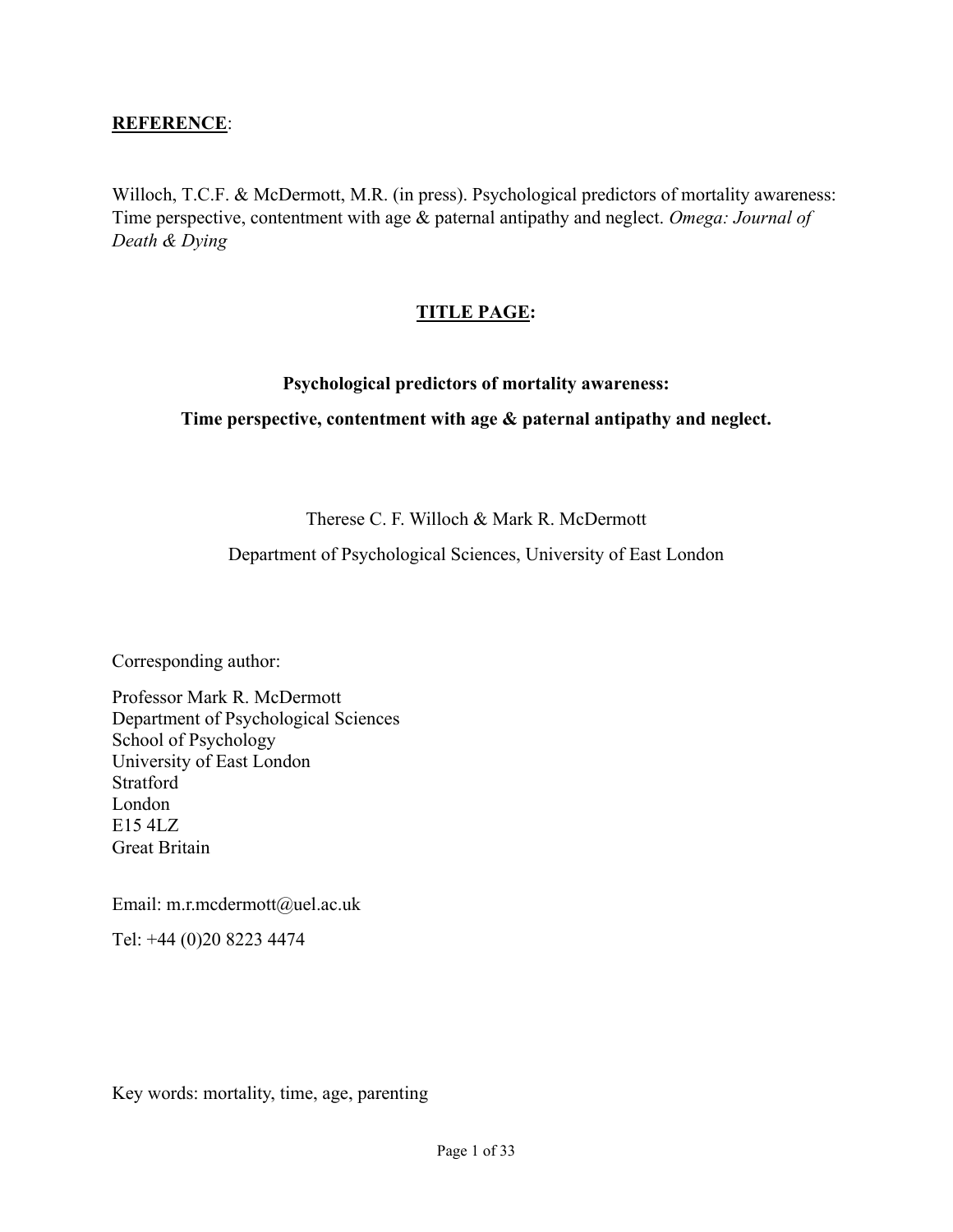# **Abstract**

Much research has focused upon the association between mortality awareness and mental illhealth. In this study we attempt to explore positive as well as negative psychological concomitants of mortality awareness. 170 participants were recruited in an online questionnaire study, measuring seven independent variables - marginalisation, childhood adversity, rebelliousness, time perspective, attitudes toward age and stage of life, health attitudes and demographics - and five dependent variables, specifically mortality legacy, mortality fearfulness, mortality acceptance, mortality disempowerment and mortality disengagement. Several significant bivariate associations were found. Follow-up regression analysis observed combined effects of variables accounting for 28% of variance in mortality legacy, 27% for mortality fearfulness, 13% for mortality acceptance, 42% for mortality disempowerment and 25% for mortality disengagement. Time perspective, contentment with age, and paternal antipathy and neglect were the most notable independent predictors. It was concluded that attitudes towards health, stage of life and childhood experiences significantly predict mortality awareness.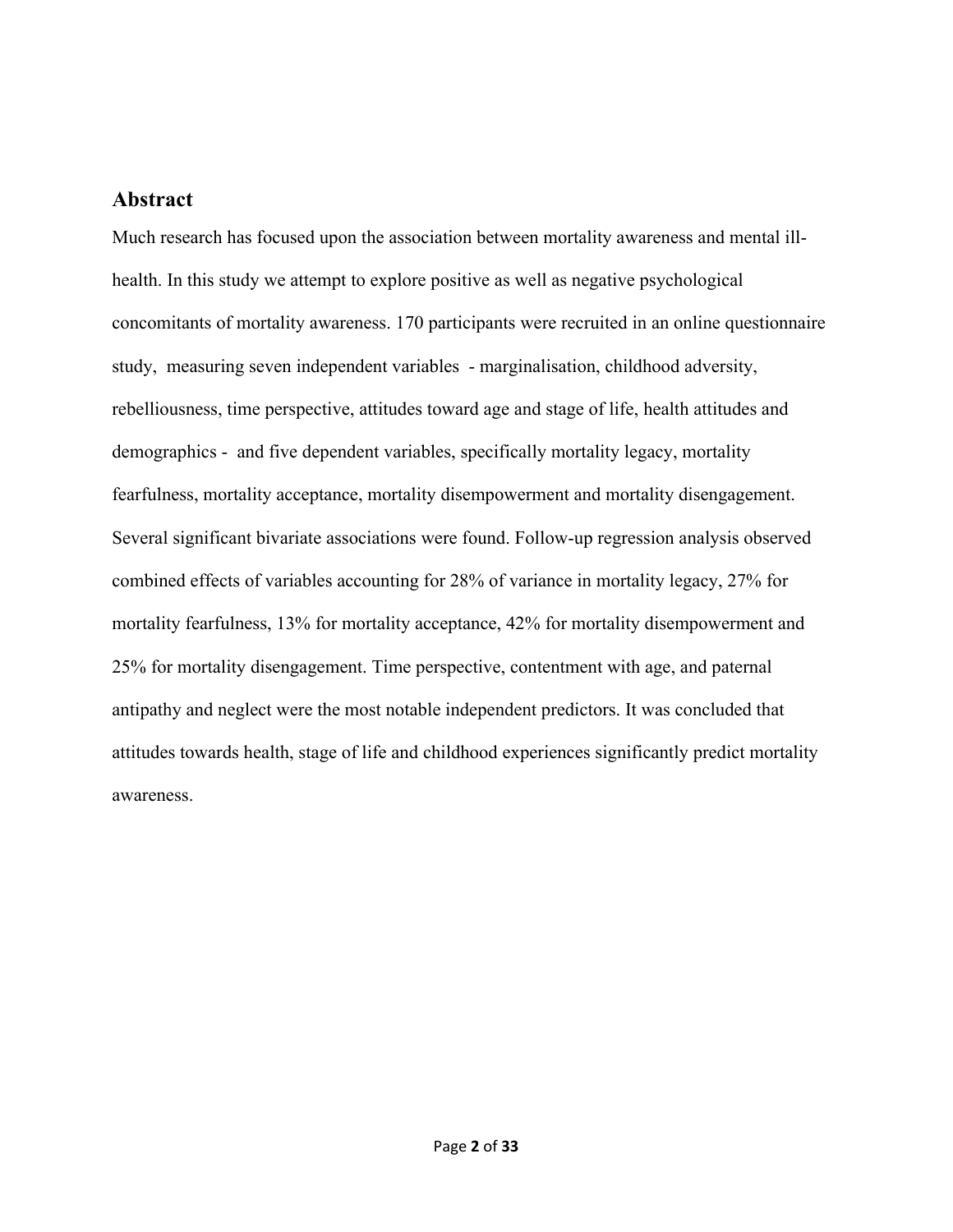# **Introduction**

In 2016, the World Health Organisation reported the highest rise in life expectancy since the 1960s (WHO, 2016). People live longer and healthier lives, but still the fear of dying remains a great cause of poor mental health (Greenberg, Solomon & Pyszczynski, 1997). Death has become a topic which is rarely talked about freely and is most often considered a subject to be avoided (Lindsay, 2016). Throughout history, civilisations have not been aligned with attitudes toward mortality. Observing different historical epochs illustrates a prominent change in attitudes toward the dying and to death (Jupp & Howarth, 1997): in the medieval ages, death was the collective destiny of humanity, whilst in the twenty first century death is more closely associated with the keeping of a disconcerting family secret (Ariés, 1976)*.* Some suggest that it is part of human nature to fear death (Becker, 2011), whilst others suggest that being aware of one's own mortality is essential to being able to live a fulfilling life (Yalom, 1998). Studies looking at mortality awareness and culture have also commented on the biological aspect of life. Our biological nature is set to 'survival' whilst our consciousness makes us aware from an early age that we are all, at some point, going to die (Solomon, Greenberg, Schimel, Arndt & Pyszczynski, 2004). Researchers suggest that without the right psychological buffers in place, this awareness or knowledge, can cause anxiety and poor mental health (Greenberg et al., 1997). The purpose of the present study is to explore positive as well as negative psychological variables as they relate to the positive and negative concepts of mortality awareness.

#### **Mortality awareness**

Research examining mortality awareness has extensively focused on the potential terrors created by being cognisant of the inevitability of death, and its potential to cause anxiety and decreased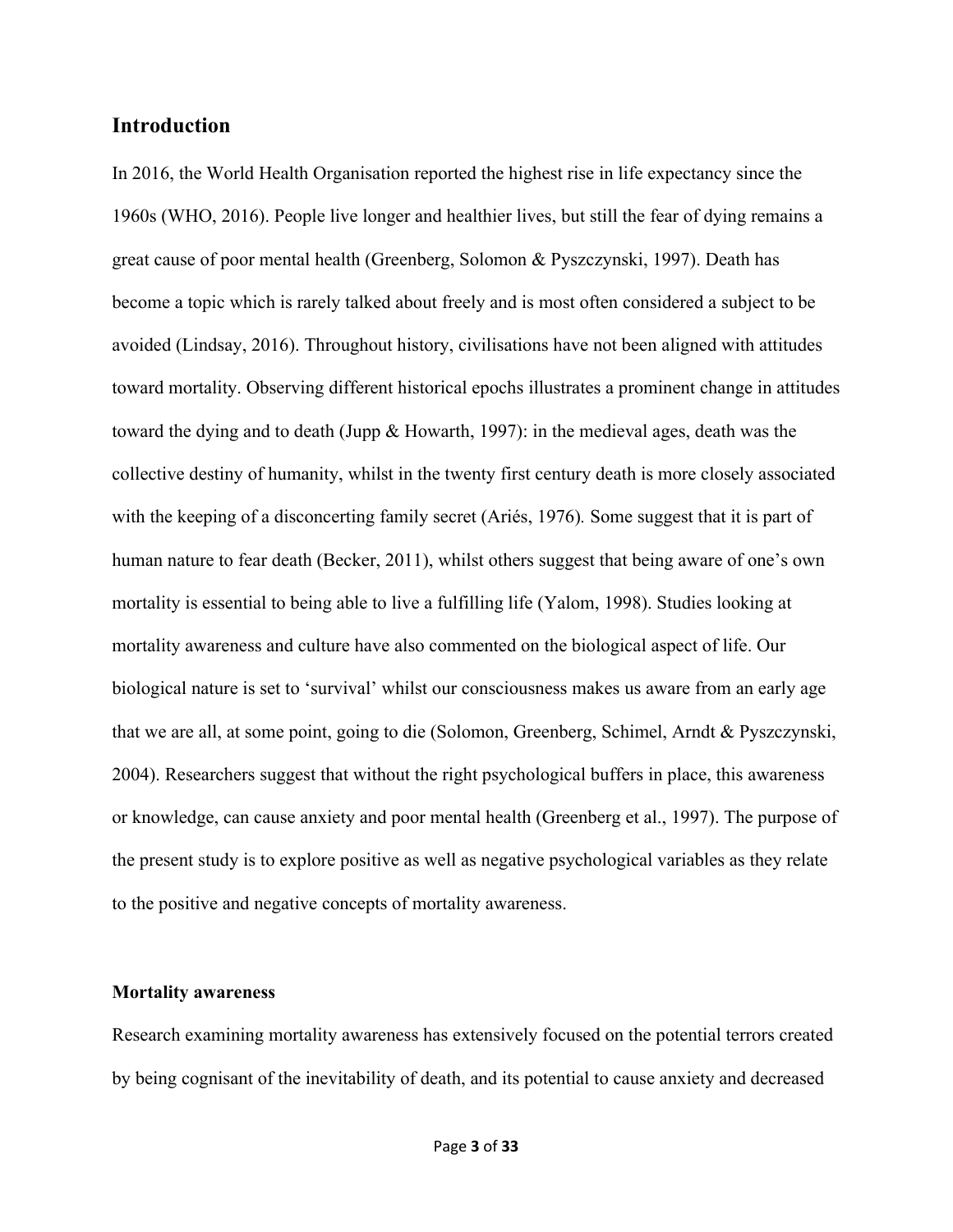psychological well-being (Greenberg et al., 1997). Terror management theory suggests that cultural worldviews and self-esteem provide protection against death awareness by reducing potential anxiety related thoughts about one's own mortality (Pyszczynski, Greenberg, Solomon & Maxfield, 2006). In support of this theory, recent research looking at the relationship between mortality awareness and decreased well-being has found that heightening mortality awareness has a negative effect on individuals who lack appropriate psychological buffers (Juhl & Routledge, 2016). In contrast to these findings, Yalom (1998) proposed that death plays an important part in everyday life by comparing it to learning the value of something important: by being aware of one's' own mortality, one is more likely to value living, using mortality awareness as a form of motivation to do so (McEwan, McDermott & Hefferon, 2018). Furthermore, research suggests that individuals who have failed attempted suicide, later look at life and death from a different perspective, granting such individuals a fresh start and the opportunity to live life to its fullest (Tassell-Matamua & Lindsay, 2016; Yalom, 1998). It might be argued that such people come to understand the value of living by becoming aware of life's limitations, or in other words, by becoming aware of their own mortality. Thus, those who have come to accept their own mortality after specific event raising mortality awareness (Tedeschi  $\&$ Calhoun, 1996), may not need to deny their vulnerability to dying or push thoughts of death into the distant future, as suggested by the terror management theory (Pyszczynski et al., 2006).

The ability to look back on one's life and reflect on past actions and choices has been argued to allow individuals to strive towards and reach long-term goals (Solomon et al., 2004). Others imply that it is death awareness which individuals try to repress that motivates us to set and reach goals, based on the belief that 'even though a physical body cannot live forever, the soul can'. Becker (2011) infers to this notion of immortality, a concept which may suggest that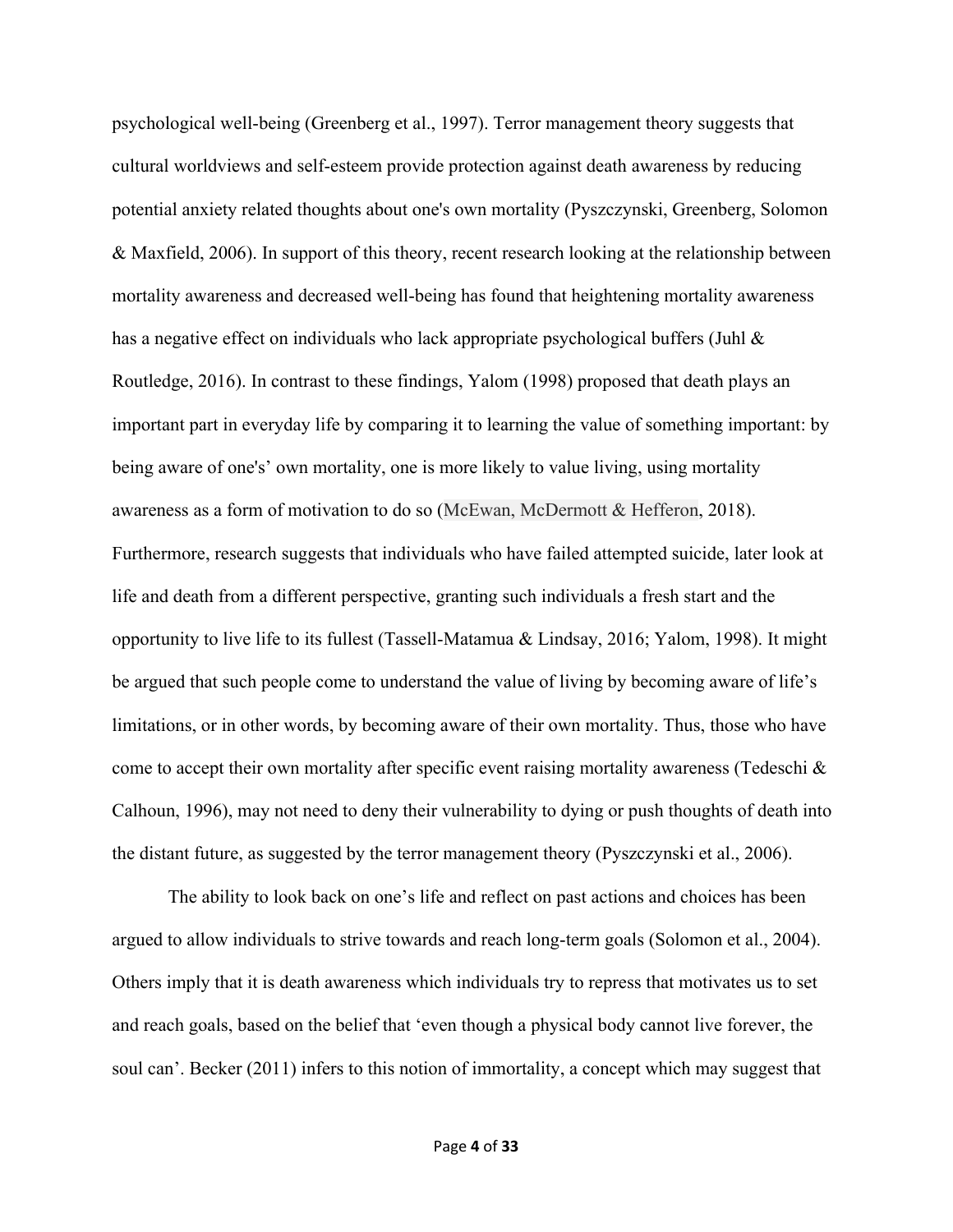humans have a wish to leave something permanent behind after we pass on, which is motivated and created by our natural fear of dying. Whilst, terror management theory is linked to the fear of dying and of not leaving a legacy, Levasseur, McDermott & Lafreniere (2015) have developed a multidimensional mortality awareness model and measure to look at other more positive attitudes to death, for example acceptance and legacy. Such attitudes find expression, for instance, in how some individuals show a willingness to change occupation to contribute to other people's lives after exposure to death, whilst others display increased bonding when caught in life-threatening situations (Grant & Wade-Benzoni, 2009). This illustrates the importance of studying positive attitudes towards mortality awareness and supports the notion that individuals' motivations and behaviours have unique and surprisingly powerful associations with such awareness (Pyszczynski, Solomon & Greenberg, 2003).

#### **Self-perceived attitudes toward health, stage of life and past experience**

 The overall theme associated with mortality awareness and vulnerability to poorer mental well-being is the individual's ability to buffer or cope with the realisation of their own mortality (McEwan et al., 2018; Pyszczynski, et al., 2003). McEwan et al. (2018) found that one way of coping with mortality awareness is by finding meaning and value to life. Their findings support Erikson and Erikson's (1998) theory based on psychological stages of life and the developmental crises at each stage: it was proposed there that in life's last stages, individuals contemplate their accomplishments in life and the results of this reflection is either ego integrity or despair, this relationship being mediated by other variables such as self-esteem. The first suggests that the person has found contentment and meaning with life and accepted mortality, whilst the later leads to fear of death and non-acceptance of mortality (Brown & Lowis, 2003). Furthermore, the theory explores the importance of mental health and age in relation to mortality awareness and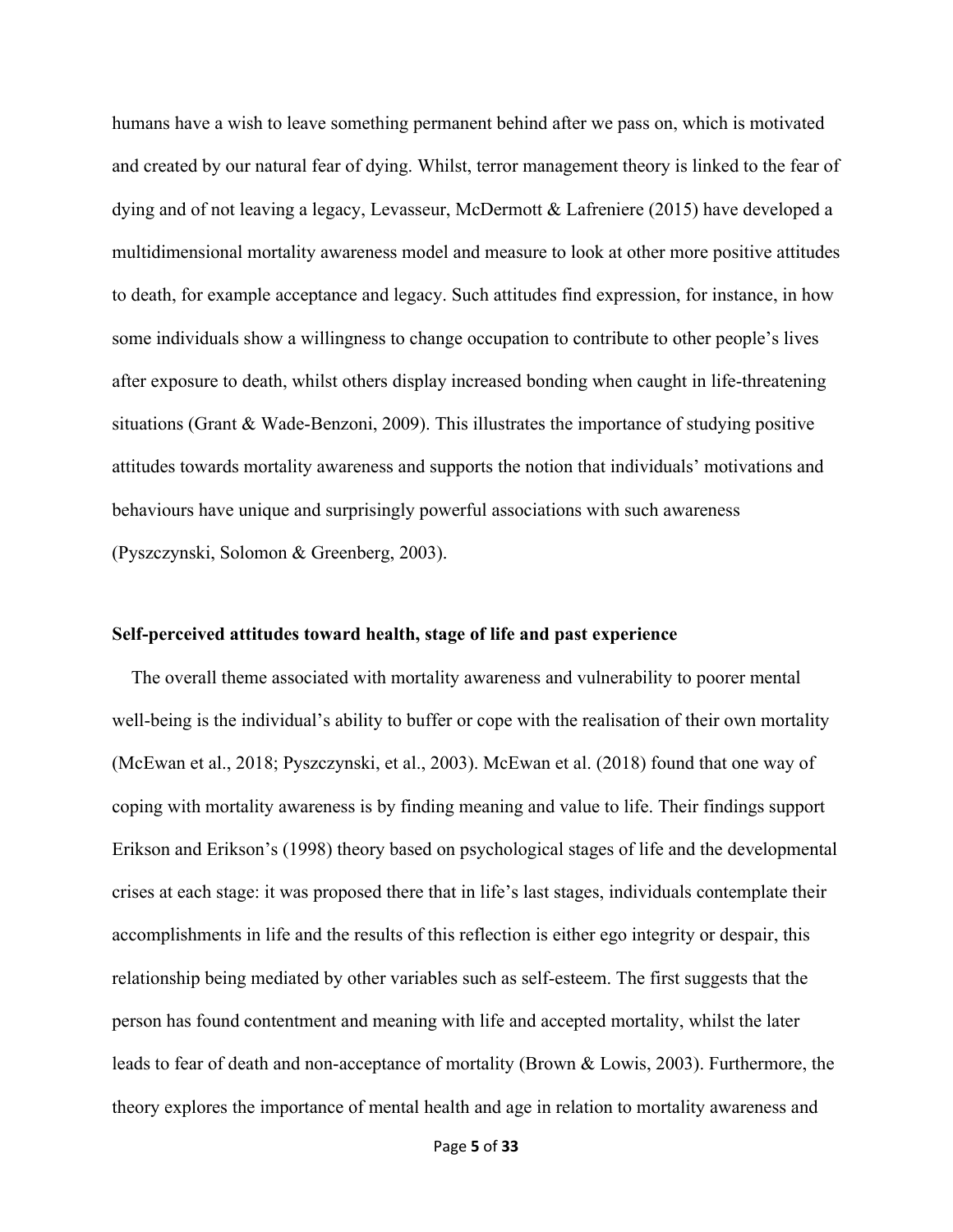how individuals add meaning and make sense of our existence (Brown & Lowis, 2003; Erikson & Erikson, 1998). Research on age perception and attitudes towards aging suggest that older adults with a negative attitude towards aging suffer from poorer mental health, compared to individuals with a positive attitude towards aging (Mock & Eibach, 2011). In a similar fashion, individuals with a negative attitude towards aging have been linked to a reduced will to live amongst older adults (Levy, Ashman & Dror, 2000). Given that mortality awareness is associated with either fear or acceptance, an exploration is warranted to whether contentment with age might differentially predict positive and negative aspects of mortality awareness.

Compared to chronological age, however, Carstens (2006) research suggests that the perception of time is a better predictor of cognitive, emotional and motivational development. In contrast, others suggest that chronological age is associated with different stages of time perspective (Fingerman & Perlmutter, 1995), where a younger age group would report thinking about distant future events, whilst their older counterparts do not (Fingerman & Perlmutter, 1995). Even though temporal perspective has been found to remain stable over time and used to predict mental well-being (Boniwell, Osin, Linley & Ivanchenko, 2010), its relationship to mortality awareness is still unclear as little research has yet to directly broach this topic. Since individuals perceive time differently with age, it could be inferred that this could be a cause of differential awareness of one's own stage of life, the limitations of time left, of physical abilities, opportunities available and impending mortality.

Terror management theory suggests that an alternative way of coping with mortality awareness is largely influenced by an individuals' cultural worldviews. Cultural worldviews have been found to be impactful because they are about a person's self-perceived worth and perception of how they fit in with society and are central to or at the margins of it (Solomon,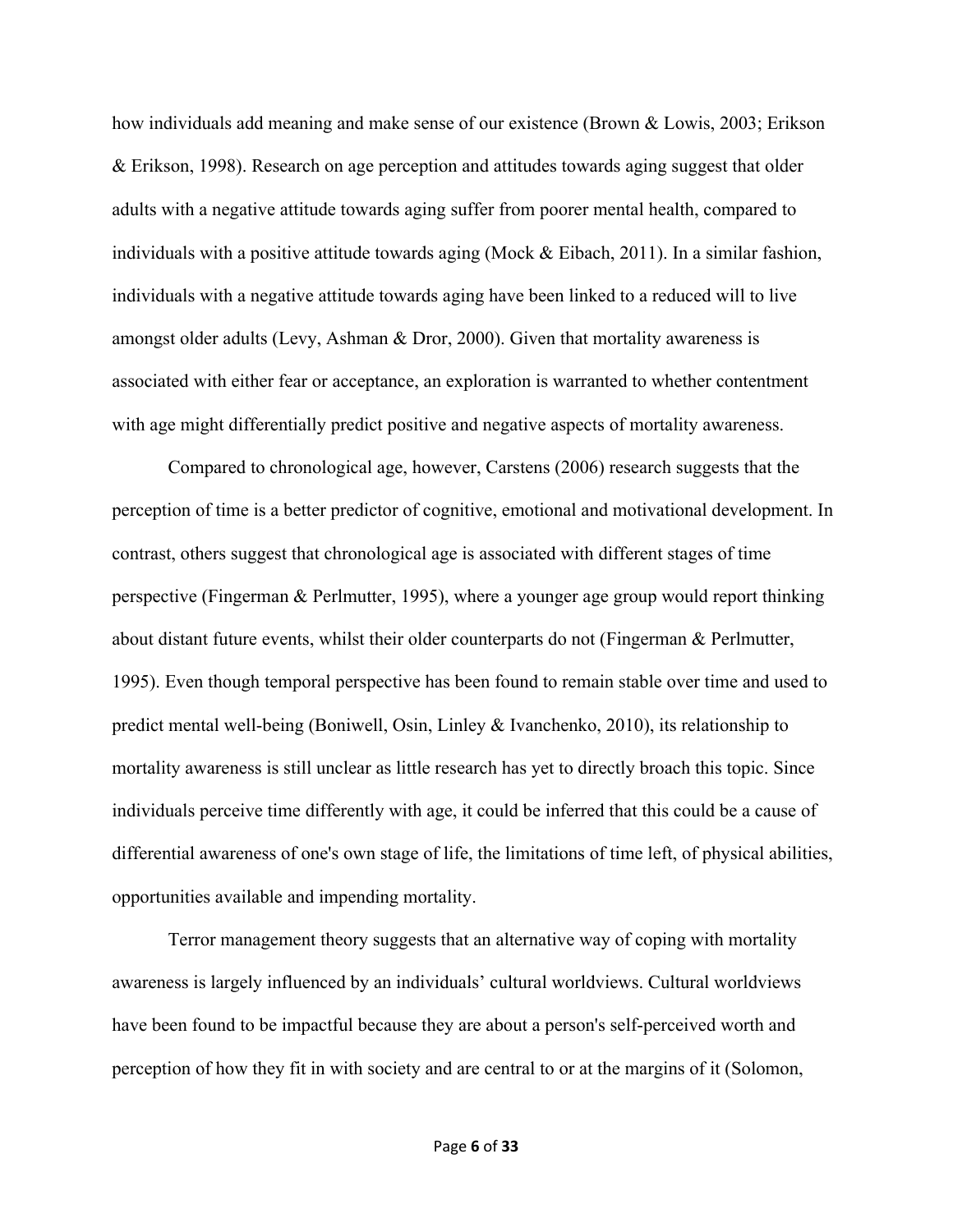Greenberg & Pyszczynski, 2000). Individuals who perceive themselves as unable to live up to the standards of their own cultural worldview might experience poor self-esteem (Maxfield, John & Pyszczynski, 2014). Research suggests, however, that some individuals may not learn how to use self-esteem to buffer anxiety, especially if it is not properly developed during childhood through the effects of insecure attachments, childhood adversity or other difficulties early in life (Bowlby, 1978; Felitti, et al., 1998). Individuals who experience interpersonal frustration (through childhood adversity), indignity or disappointment, often feel the need to oppose perceived acts of unfair treatment as a reaction to feelings of disempowerment (McDermott & Barik, 2014; McDermott, 2001). So, some older adults may experience a form of reactive rebellion in relation to their own mortality, a defiant negation of their own inevitable demise. Studies looking at adolescence on the other hand suggest that youth might experience proactive rebellion, oppositional risk-taking behaviour motivated by excitement-seeking (Klabbers et al., 2009). An examination of mortality awareness and risk taking in adolescence reveals a complex relationship which is strongly affected by gender and type of activity, for example an increase in mortality awareness was associated with decreased sexual risk taking in men but not women, whilst an increase in mortality awareness for women was associated with increased drug use, but not for men (Word, 1996). Unconscious thoughts and type of activity play an important part in individuals' motivations and behaviours to prevent death in everyday life (Goldenberg & Arndt, 2008; McEwan et al., 2018). It is apparent that further empirical examination of the combined role of self-perceived rebelliousness, childhood adversity and marginalisation is needed.

McEwan et al. (2018) suggest that physical activity and healthy eating may be coping strategies utilised as protective behaviours to feel more in control of one's own mortality. Staying physically active has been linked to improved physical and mental health (Costigan et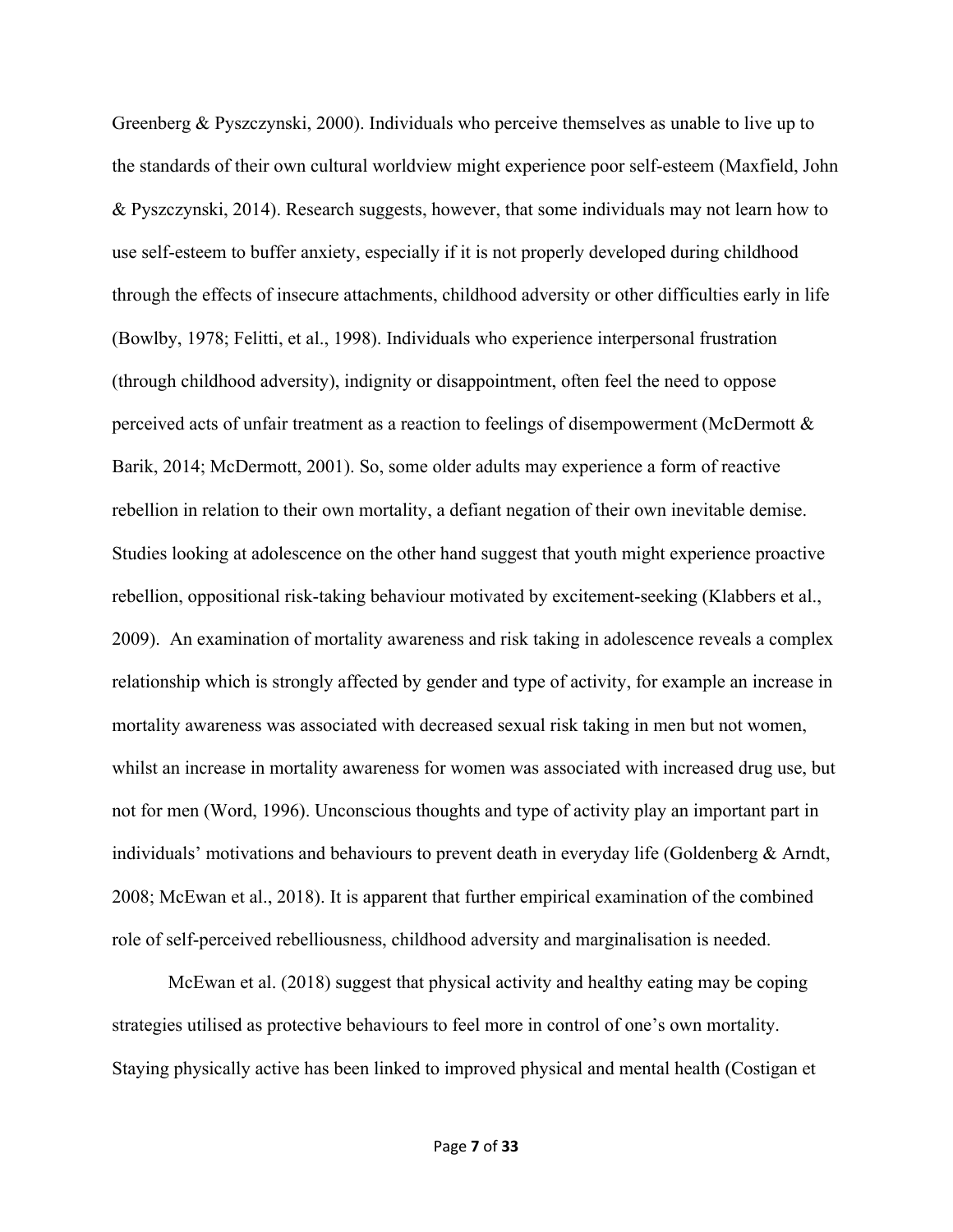al., 2017; Bellvia et al., 2013; Dotson & McShan, 2017). Furthermore, research suggests that the most prominent link between mortality awareness and self-reported health is through an awareness of one's own biological functioning (Jylhä, 2009). The human body can provide information through internal sensation, this information signalling possibly important physiological dysregulations to the brain (Jylhä, 2009). This in turn may heighten awareness of aging and the possibility of imminent demise. However, socioeconomic and cultural differences may play an important role in people's perception of what are considered healthy behaviours and sensations (Steptoe & Wardle, 2001; Wardle & Steptoe, 2003). Thus, exploring the association of personal orientations toward health and illness with mortality awareness would appear to be a potentially useful research direction to follow.

#### **Present study**

Expanding on the proposition that there are several dimensions of mortality awareness (Levasseur, McDermott & Lafreniere, 2015), the present study aims to look at the predictive utility of self-perceived attitudes toward health, stage of life and past experience in relation to such dimensions. Understanding the concomitants of mortality awareness may play an important role in supporting healthier and prolonged lifestyles. Through the provision of such insights, it may be possible to suggest how mortality awareness can be addressed productively when working with mortality related mental health issues.

In the following hypotheses the direction of the expected relationship is indicated in parentheses after each independent variable. It was hypothesised that there would be statistically significant relationships between mortality legacy and past negative  $(-ve)$ , past positive  $(+ve)$ , and future time perspectives  $(+ ve)$ , with proactive rebelliousness  $(-ve)$ , marginalisation  $(-ve)$ ,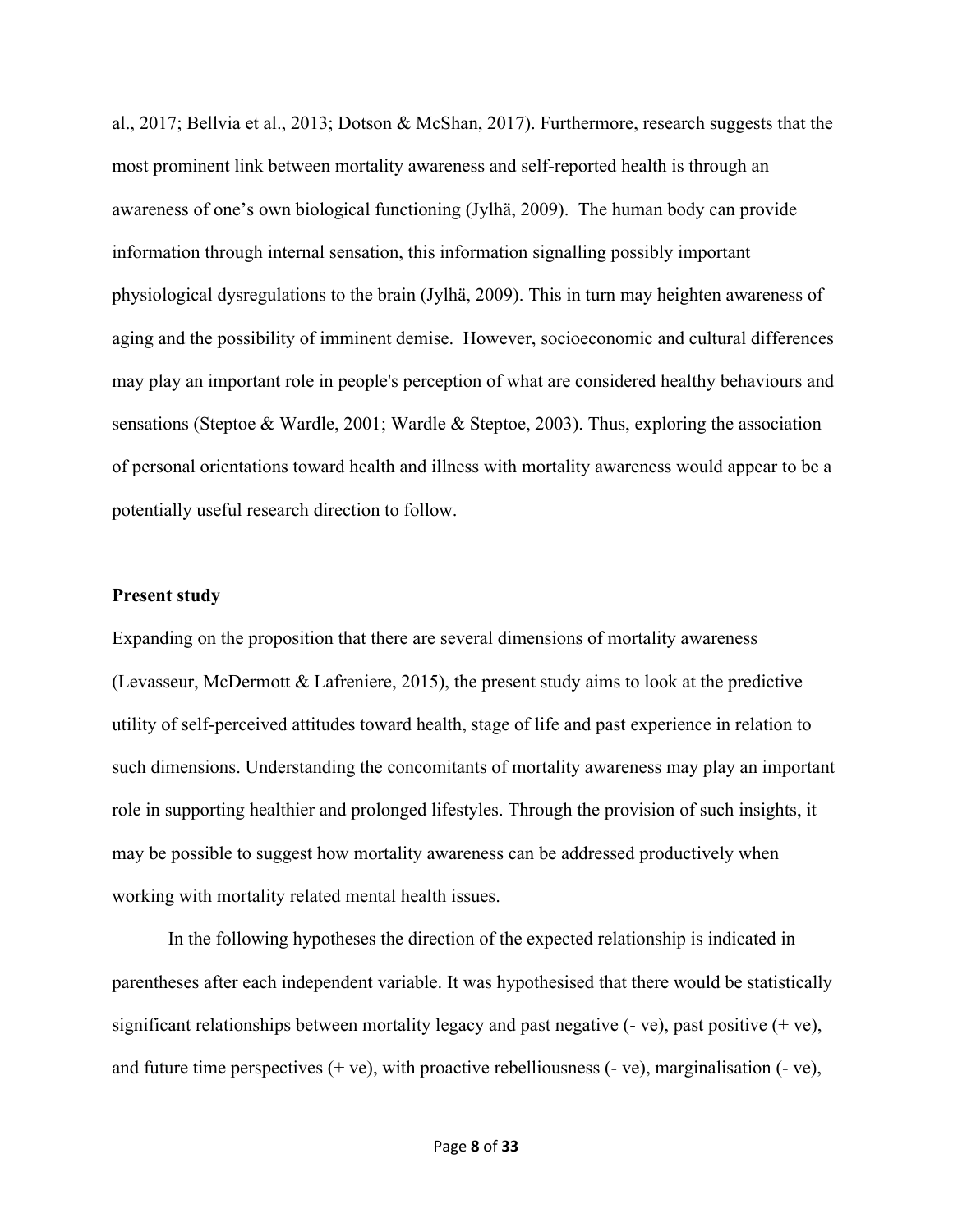contentment with age  $(+ve)$  and health behaviours  $(+ve)$ . For mortality acceptance it was hypothesised that there would be a statistically significant relationships with present hedonistic (+ ve), present fatalistic (+ ve) and past-negative (- ve) time perspectives, with positive attitude to health behaviours  $(+ \text{ve})$  and contentment with age  $(+ \text{ve})$ .

For mortality fearfulness it was hypothesised that there would be statistically significant relationships with childhood adversity (parental antipathy and neglect)  $(+ve)$ , with past negative (+ ve) time perspective, with positive health attitudes and behaviours (- ve), reactive rebelliousness  $(+ \vee e)$ , self-perceived marginalisation  $(+ \vee e)$ , and positive attitudes towards age and ageing (- ve). For mortality disempowerment it was hypothesised that there would be statistically significant relationships with past-negative  $(+$  ve) and past-positive  $(-$  ve) time perspective, reactive  $(+ve)$  and proactive  $(-ve)$  rebelliousness, parental neglect  $(+ve)$  and marginalisation  $(+ ve)$ . For mortality disengagement it was hypothesised that there would be statistically significant relationships with marginalisation  $(-ve)$ , proactive  $(+ve)$  and reactive  $(-\infty)$ ve) rebelliousness, present fatalistic (+ ve) time perspective, and positive attitudes towards health and stage of life (- ve).

More generally, it was hypothesised that the significant relationships from the abovementioned hypotheses would independently predict variance in the five forms of mortality awareness.

## **Method**

#### **Design**

 The study used a cross-sectional correlational design consisting of seven independent variables - marginalisation, childhood adversity, rebelliousness, time perspective, attitudes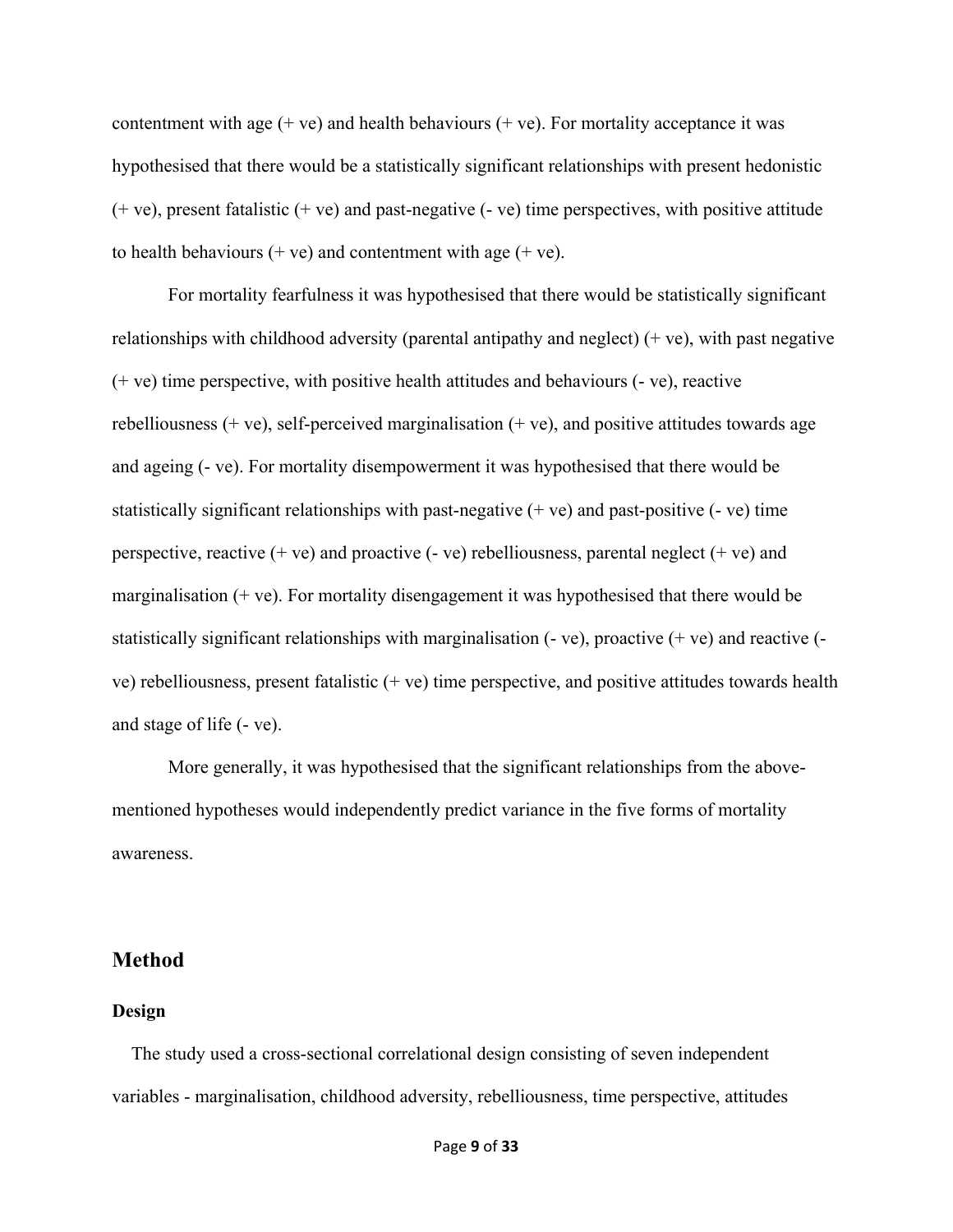toward age and stage of life, health attitudes and demographics and five dependent variables comprised of mortality awareness - mortality legacy, mortality fearfulness, mortality acceptance, mortality disempowerment and mortality disengagement. For analysing the data, a bivariate correlational and multivariate regression analyses were used.

### **Participants**

170 individuals (76 males, 91 females, & 3 other) aged between 18 and 82, with a mean age of 34.89 (*SD* = 13.19, *M = 22)* were recruited for the study through the online questionnaire platform Qualtrics. Of the participants, 37% were aged between 18 to 25, 32% were aged between 26 to 41, and 32% were aged between 42 to 82 years old, with four of these participants being above 62 years. The survey was made available via a shared weblink on various social media pages over a three-month period from November 2016 to January 2017. Of these 88% self-identified as 'White/European' and 71% had obtained a higher level of education (i.e. university level or equivalent). The majority of participants were either single (44%) or married (34%) and had at least one child (58%). Further, over 50% of participants self-identified as employed full time, and almost 30% were full-time students. The median pre-tax annual earnings were £26,000 to £30,000. However, 29% of the sample earned over £46,000 while 33% of the sample earnt under  $£15,000$  per year. The sample consisted of participants from over nineteen different countries. No rewards were given or offered for participation.

#### **Measures**

To measure marginalisation, the study used the 'Self-perceived Marginalization Questionnaire' as published in Stone, McDermott, Abdi et al (2016) in which validity and reliability were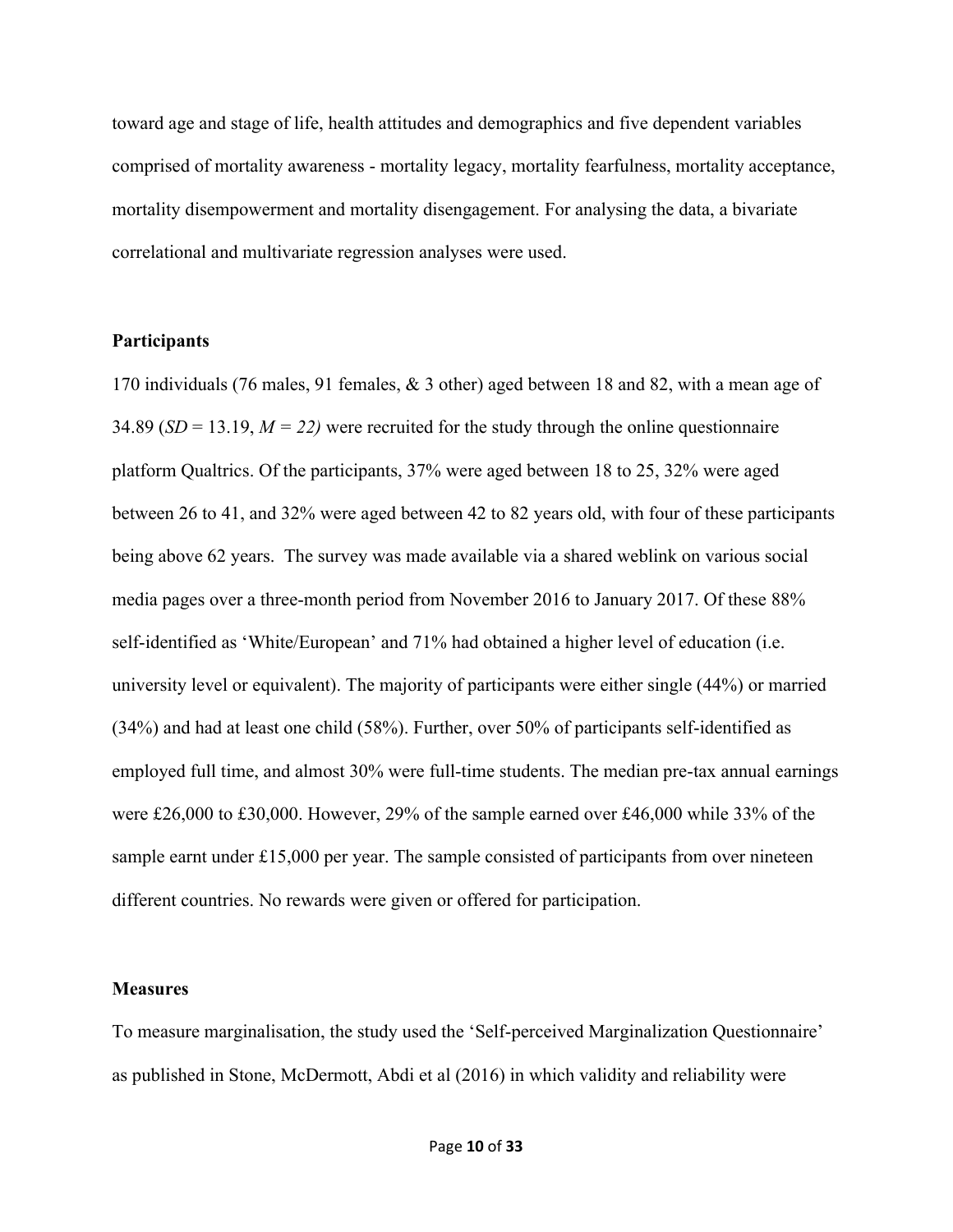demonstrated during the course of a study of anomalistic beliefs. The questionnaire contains twelve items comprising one factor, with five items requiring reverse scoring, each aligned with a five-point response scale with endpoints labelled `1 (Strongly disagree)' and `5 (Strongly agree)'. An example item is *'there are many barriers for me to achieving success'* and an example item requiring reverse scoring is *'I think I am someone who is part of mainstream society'*.

For Childhood Adversity, 'The Childhood Experience of Care and Abuse Questionnaire (CECA.Q)' by Bifulco (2011) was employed. The 64 item questionnaire consists of six sections with topics, (1) Upbringing and loss of parent, (2) Remembering your mother figure, (3) Remembering your father figure, (4) Close relationships in childhood, (5) Physical punishment, and (6) Unwanted sexual experiences. Section 5 and 6 were edited to ask whether respondents had experienced physical or sexual abuse. Validity was demonstrated by Kaess, et al. (2011) during an investigation of adverse childhood experiences and suicidal behaviour, where they found that suicidal behaviour was significantly associated with all adverse childhood experiences, and that the measure assesses a broad spectrum of childhood experiences including negative bonding.

 The 'Social Reactivity Scale' (McDermott & Apter, 1987) was used to measure rebelliousness. Klabbers, Bosma, van den Akker et al (2009) demonstrated the reliability and validity of the measure in a study of rebelliousness and health behaviour and outcomes. They found rebelliousness to be associated with lower perceived control, more hostility and paradoxical health behaviours, with Cronbach's alpha being 0.60 for reactive rebelliousness and for proactive rebelliousness. McDermott (1986) has found that scores on this questionnaire also predict non-excused absence from secondary school. The questionnaire has 18 items with two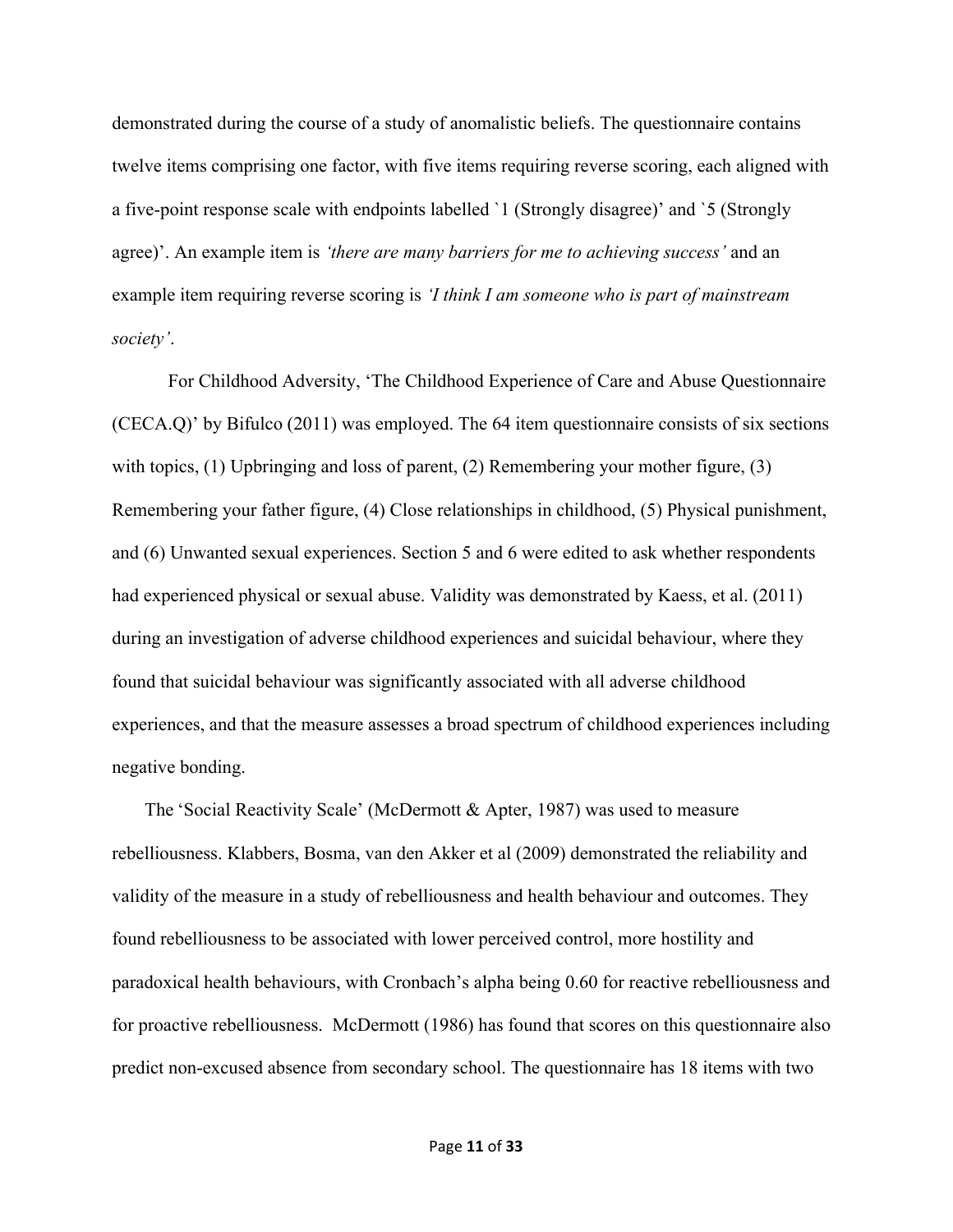subscales: proactive rebelliousness (seven items) and reactive rebelliousness (seven items), as well as four filler items. All questions included three alternative responses, all items containing a *'not sure'* response, whilst the remaining two responses represented a forced choice between a rebellious and a conformist response. A typical item for proactive rebelliousness is *'How often do you do something you shouldn't just to get some excitement?'*, and an example of an item for reactive rebelliousness is *'If people are unkind to you, do you feel you should be'*.

 For time perspective, the study used the 'Zimbardo Time Perspective Inventory (ZTPI)' as published in Zimbardo and Boyd (1999). Significant relationships between psychopathology and individuals perception of time have been found (van Beek, Berghuis, Kerkhof & Beekman, 2010), whilst another study examining data from twenty-four countries found Cronbach's alphas ranging from 0.58 to 0.86 for the inventory's subscales (Sircova, et al., 2014), indicating acceptable levels of reliability. The ZTPI consists of fifty-six items with five subscales: (1) Past Negative (10 items), a typical item being *'I think about the bad things that have happened to me in the past.'*; (2) Present Hedonistic (15 items), a typical one being *'It is important to put excitement in my life.'*; (3) Future (13 items), a typical item being *'Meeting tomorrow's deadline and doing other necessary work comes before tonight's play.'*; (4) Past Positive (9 items), a typical item being *'It gives me pleasure to think about my past.'*; and (5) Present Fatalistic (9 items), a typical item being *'Since whatever will be will be, it doesn't really matter what I do.'*, all scored on a 1-5 response scale (from very untrue to very true).

The 'Reported Health Behaviours Checklist' by Prohaska et al. (1985) has been used to measure health attitudes. The checklist consists of 21 statements scored on a five-point likert scale ranging from 1 (never) to 5 (always), which distinguish between preventative health actions and positive cognitive-affective health behaviours. Two examples of typical items are *'I do*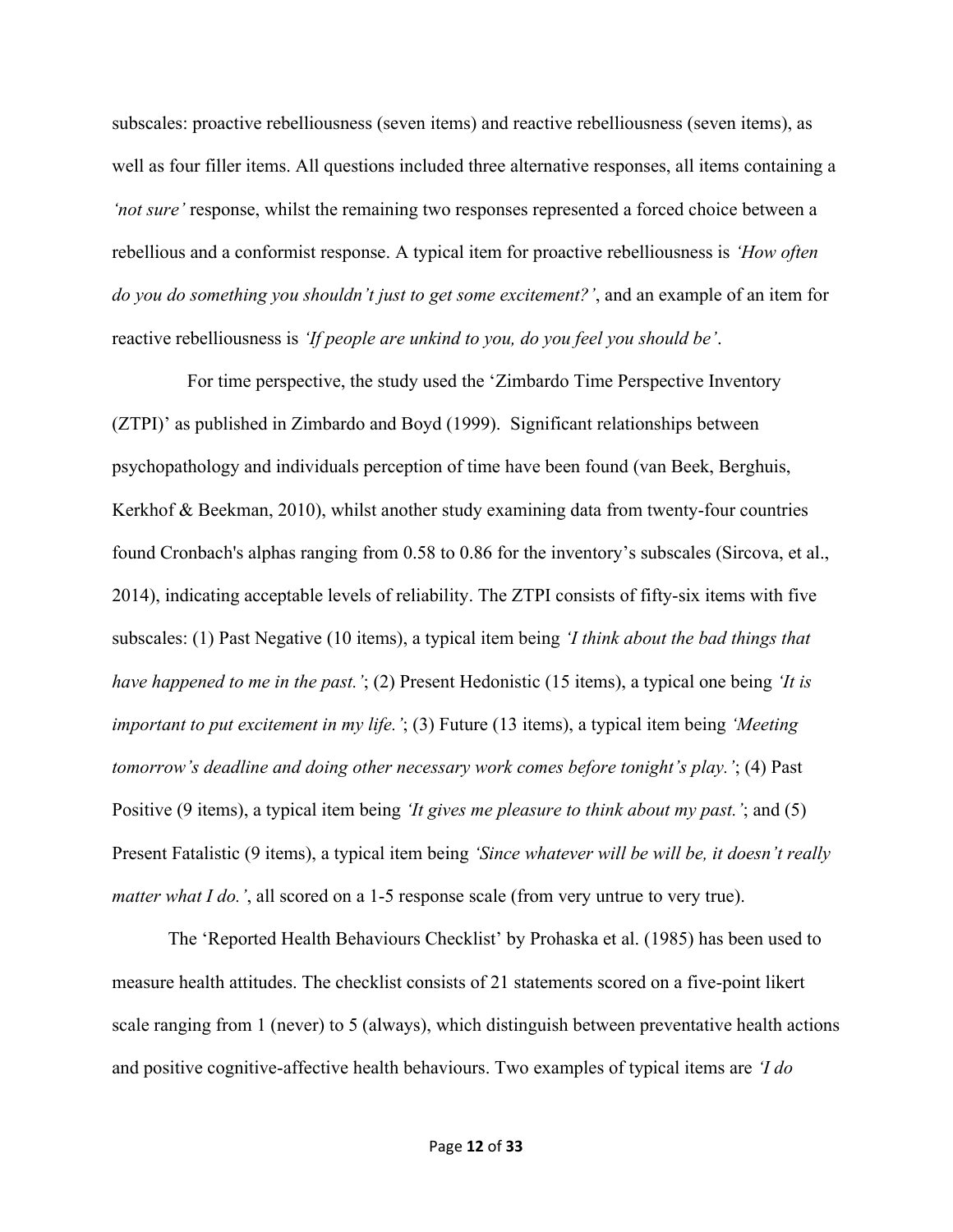*regular aerobic or strenuous exercise'* and *'I avoid harmful health habits like smoking and excessive drinking'*. Huxley & Grogan (2005) obtained an alpha coefficient score of 0.73, during a study exploring the relationship between health behaviours and tattooing and piercing, in which it was found that such people had relatively little concern for the associated health risks.

 An author generated measure was used to assess 'Attitudes Towards Age and Stage of Life' to as an index of an individual's perception and attitude towards age. The questionnaire consisted of two questions (one about perceived mental age in years and another about perceived physical age in years) and eleven statements, the latter scored on a five-point response scale from 'Strongly Agree' (5) to 'Strongly Disagree' (1), with six of these items needing reverse scoring. A typical statement is *'I never worry about getting old*', and (for the reverse scoring) *'There is not much left in life to experience'*.

 To measure the dependent variable, the study used 'The Multidimensional Mortality Awareness Measure'(MMAM) by Levasseur & McDermott (2013) as published in Levasseur, McDermott & Lafreniere (2015), wherein reported coefficients of internal reliability range from 0.59 to 0.87 for the five subscales. In the same study associations of the five forms with mortality awareness were reported with risk taking, rebelliousness, and health attitudes and behaviours**.** The five subscales of the MMAM are as follows: (1) Mortality Legacy - made up of ten items with a typical item being *'I would like to create something that will outlive me.'*; (2) Mortality Fearfulness - consisting of ten items, a typical item being *'I think of death as a negative thing.'*; (3) Mortality Acceptance - consist of five items, a typical item being *'I am aware that death is part of life.'*; (4) Mortality Disempowerment - made up of six items, where a typical item is *'Nothing matters to me because we will all die in the end.'*; and finally, (5) Mortality Disengagement - consisting of five items, where a typical item is *'I sometimes forget that I will*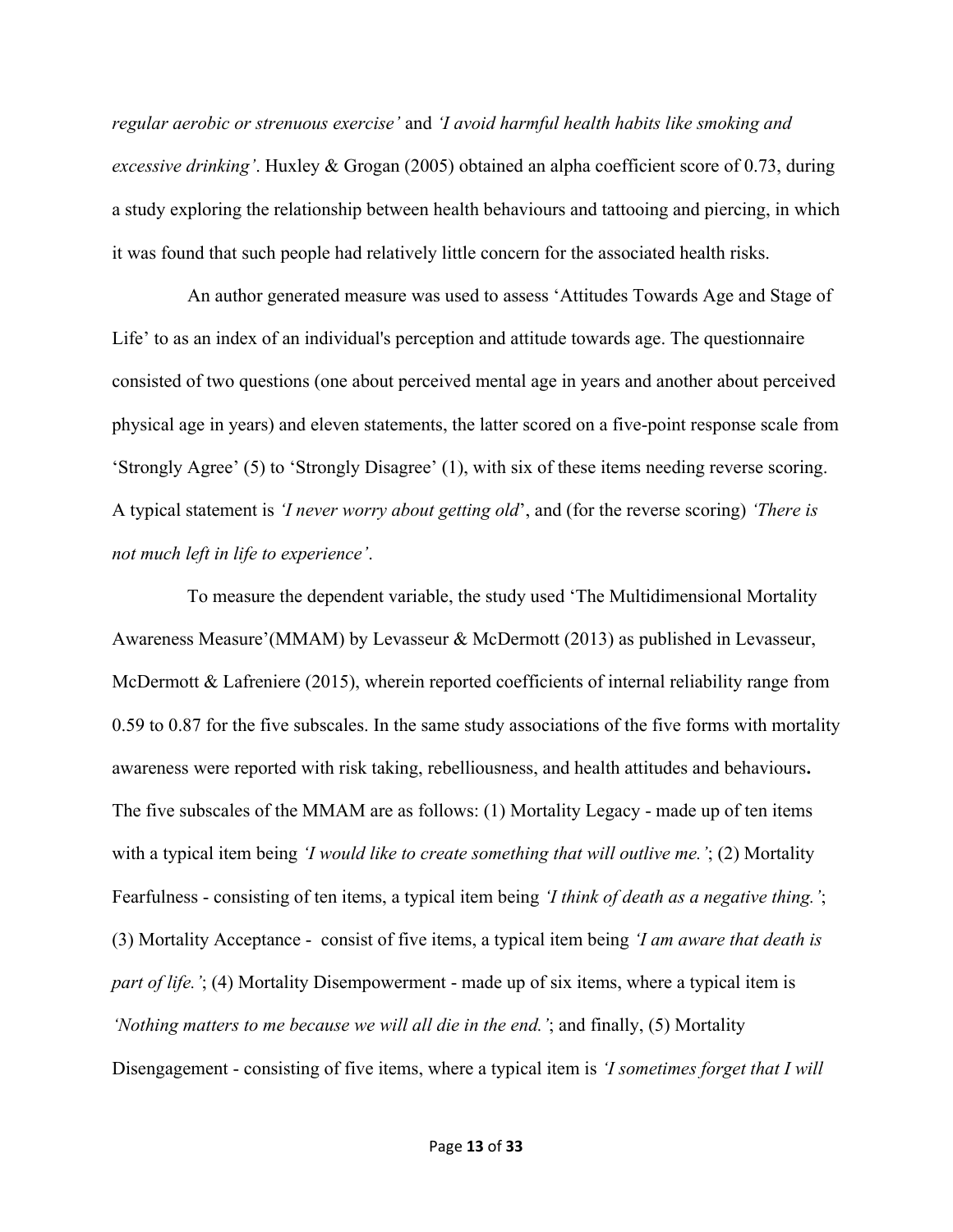*die.'*. Collectively this measure consists of thirty-six items with a seven-point scale, 1 (Strongly Disagree) to 7 (Strongly Agree).

### **Procedure**

Ethical approval was obtained from the University's School of Psychology ethics committee. Participants were presented with a letter of information and had to fill out a consent form in order to proceed on to the survey. The participants were then directed through the survey as follows; 1. Marginalisation Questionnaire (McDermott, 2015 in Stone, McDermott, Abdi et al, 2015), 2. Reported Health Behaviours Checklist (Prohaska, et al., 1985), 3. MMAM (Levasseur & McDermott, 2013), 4. The Zimbardo Time Perspective Inventory (ZTPI)' (Zimbardo, 1997), 5. CECA.Q (Bifulco, 2011), 6. Social Reactivity Scale (McDermott & Apter, 1987), 7. Attitude Towards Age and Stage of Life and 8. demographics. The titles of all the measures included in the survey were edited to mitigate, and each section included clear instructions on how to respond. Upon completion of the survey, participants were presented with a debriefing letter and contact details.

# **Results**

#### **Data Preparation**

All data transferred from the Qualtrics platform to the Statistical Package for the Social Sciences (SPSS) for analysis. On SPSS, the data were summed together in accordance with scoring guidelines and subscales computed for each individual questionnaire.

 For the questionnaires 'Attitude Towards Age and Stage of Life' and 'Reported Health Behaviour Checklist', the researchers conducted factor analysis. After initial scree analysis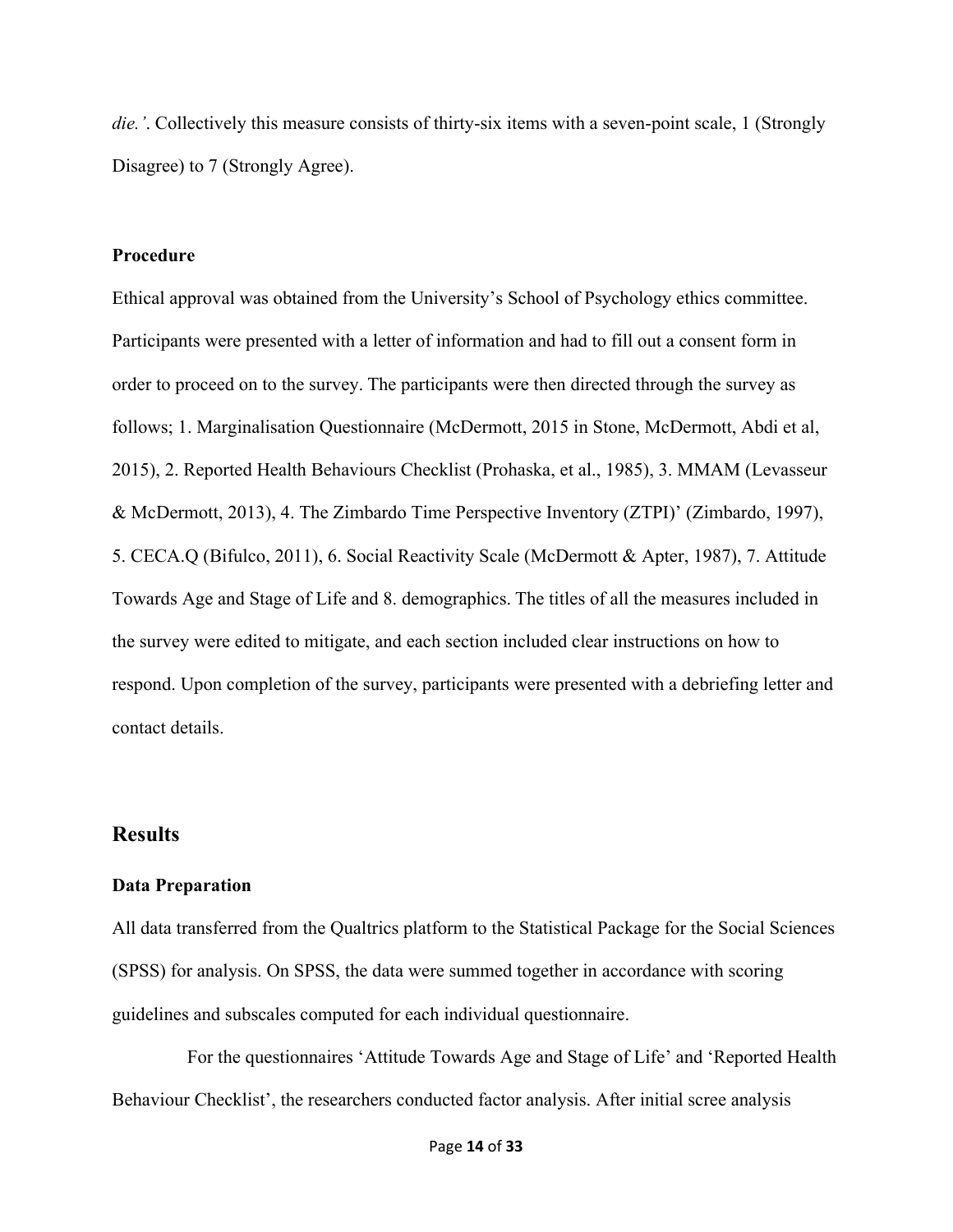(Cattell, 1966), a three-factor principal component analysis of the items in the attitude questionnaire, using varimax with kaiser normalization rotation, was conducted. Results showed three clear factors which were named: contentment with age, positive attitude to self-perceived physical age and positive orientation towards aging. A similar analysis was conducted for the reported health behaviour checklist in the absence of specific scoring guidelines given by Prohaska et al (1985) who analysed results for each item separately - an approach not feasible here. To confirm the two-part conceptual scheme articulated by Prohaska et al. (1985), scree analysis and subsequent two-factor principal components analysis was employed and confirmed the presence of the two dimensions: preventative health actions and positive cognitive-affective health behaviours. However, some health action items (Q4, Q7, Q13 and Q15) did not load significantly  $(> .4)$  on the first factor and so were excluded from the computation of this variable. One item (Q16) did not load significantly on the second factor and was therefore excluded from this subscale computation.

#### **Bivariate correlation analysis**

Overall totals for all variables were used in bivariate, one tailed Pearson's r correlations, to examine relationships between the independent variables and the dependent variables. All significant correlates were then used in a multivariate regression analysis. The analyses also included the following demographic variables: gender, age (in years), highest level of education obtained and annual earnings (before tax). Below Table 1 shows the bivariate correlations between the independent and dependent variables. All significant correlations were used in the regression analysis.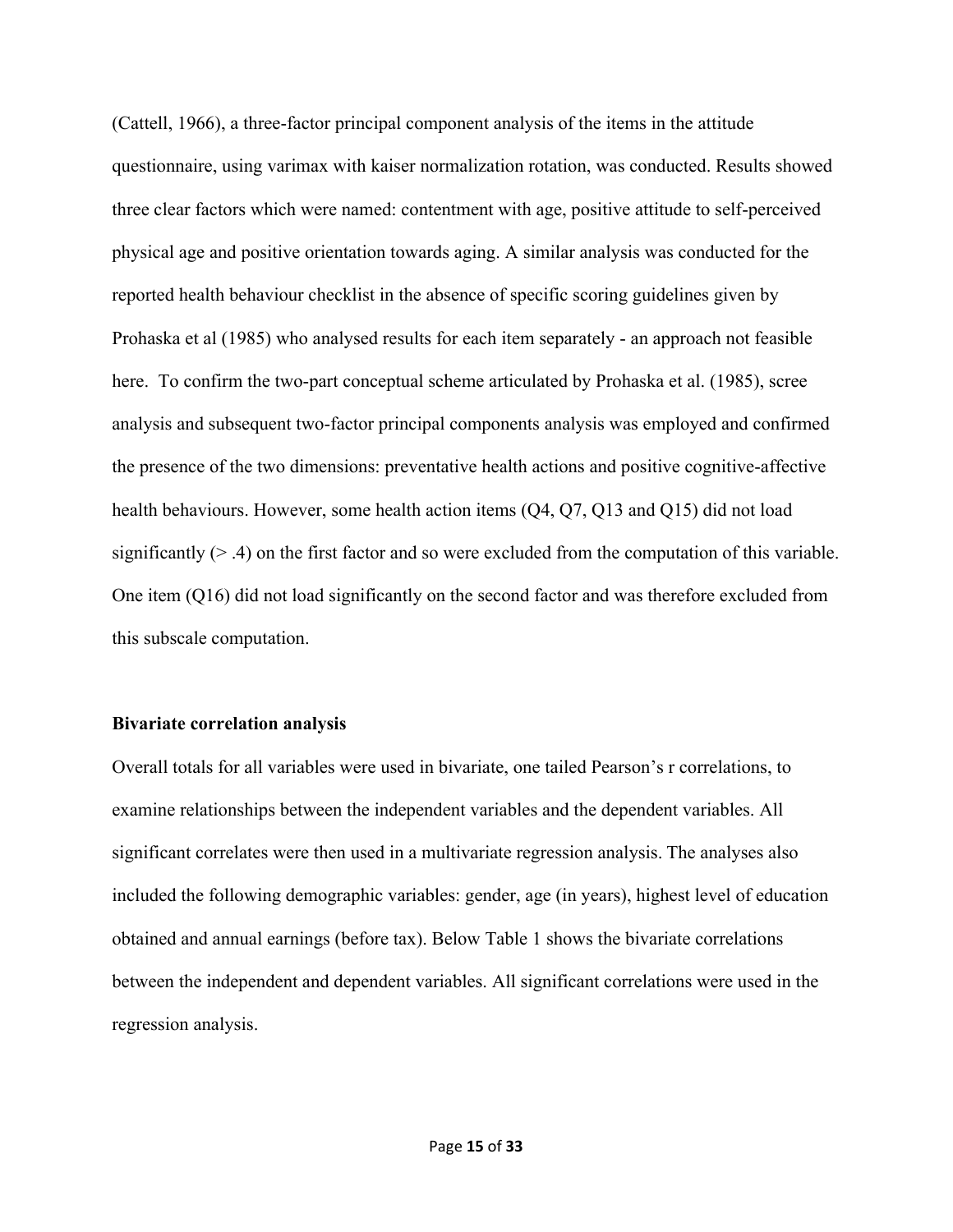|                                                  | Mortality<br>Legacy | Mortality<br>Fearfulness | Mortality<br>Acceptance | Mortality<br>Disempowerment | Mortality<br>Disengagement |
|--------------------------------------------------|---------------------|--------------------------|-------------------------|-----------------------------|----------------------------|
| Mother Antipathy (CECA.Q)                        | .03                 | .11                      | $-16*$                  | $.26***$                    | $-.31**$                   |
| Mother Neglect (CECA.Q)                          | $-.06$              | $-.06$                   | $-.04$                  | $.18*$                      | $-.26**$                   |
| Father Antipathy (CECA.Q)                        | 0.2                 | $.14*$                   | $-.14*$                 | $.35**$                     | $-.17*$                    |
| Father Neglect (CECA.Q)                          | $-.04$              | .07                      | $-.07$                  | $.24**$                     | $-.29**$                   |
| Past Negative (CECA.Q)                           | $.27**$             | $.32**$                  | $-.20**$                | $.39**$                     | $-.34**$                   |
| Present Hedonistic (ZTPI)                        | $.24**$             | .00                      | .09                     | $-.21**$                    | $.18**$                    |
| Future Time Orientation (ZTPI)                   | $.23**$             | .02                      | .07                     | $-12$                       | $.13*$                     |
| Past Positive (ZTPI)                             | $.35**$             | $.25**$                  | $-.06$                  | $-.22**$                    | .13                        |
| Present Fatalistic (ZTPI)                        | .10                 | $.23**$                  | $-.22**$                | $.50**$                     | $-.25**$                   |
| Positive Cognitive-Affective Health Behaviours   | $-.02$              | $-.27**$                 | $.29**$                 | $-.43**$                    | $.44**$                    |
| Preventative Health Actions                      | $.21**$             | .03                      | .04                     | $-.11*$                     | .11                        |
| Reactive Rebelliousness                          | $-.05$              | .01                      | .07                     | $.10$                       | $-.09$                     |
| Proactive Rebelliousness                         | .08                 | $-.10$                   | .05                     | $.18**$                     | $-.16*$                    |
| Marginalisation                                  | .03                 | .12                      | $-.28**$                | $.44**$                     | $-.37**$                   |
| Contentment with Age                             | $-.07$              | $-.35**$                 | $.28**$                 | $-.25**$                    | $.20**$                    |
| Positive Attitude to Self-Perceived Physical Age | .07                 | $-.06$                   | $.16*$                  | $-.38**$                    | $.22**$                    |
| Positive Orientation Toward Aging                | $-12$               | $-.15*$                  | .03                     | $-.30**$                    | $.18*$                     |
| Annual Earnings (Before Tax)                     | $-.15*$             | $-.16*$                  | $.21**$                 | $-.21**$                    | $.25**$                    |
| Highest Level of Education                       | $.10\,$             | $-.12$                   | .11                     | $-.15*$                     | $.20**$                    |
| Gender                                           | $.10\,$             | $.26**$                  | $-.22**$                | .06                         | $-.24**$                   |
| Age                                              | $-.09$              | $-.22**$                 | .12                     | $-.17*$                     | .10                        |

### Table 1. *Bivariate correlations between independent and dependent variables*

*Note: \*. p < .05, \*\*. P < .01. (N = 170); The Childhood Experience of Care and Abuse Questionnaire (CECA.Q); The Zimbardo Time Perspective Inventory (ZTPI).*

A significant correlation was found between mortality legacy and independent six variables. These include past negative time perspective, present hedonistic time perspective, future time perspective, past positive time perspective, preventative health actions and annual earnings.

For mortality fearfulness, ten significant correlations were found: father antipathy, past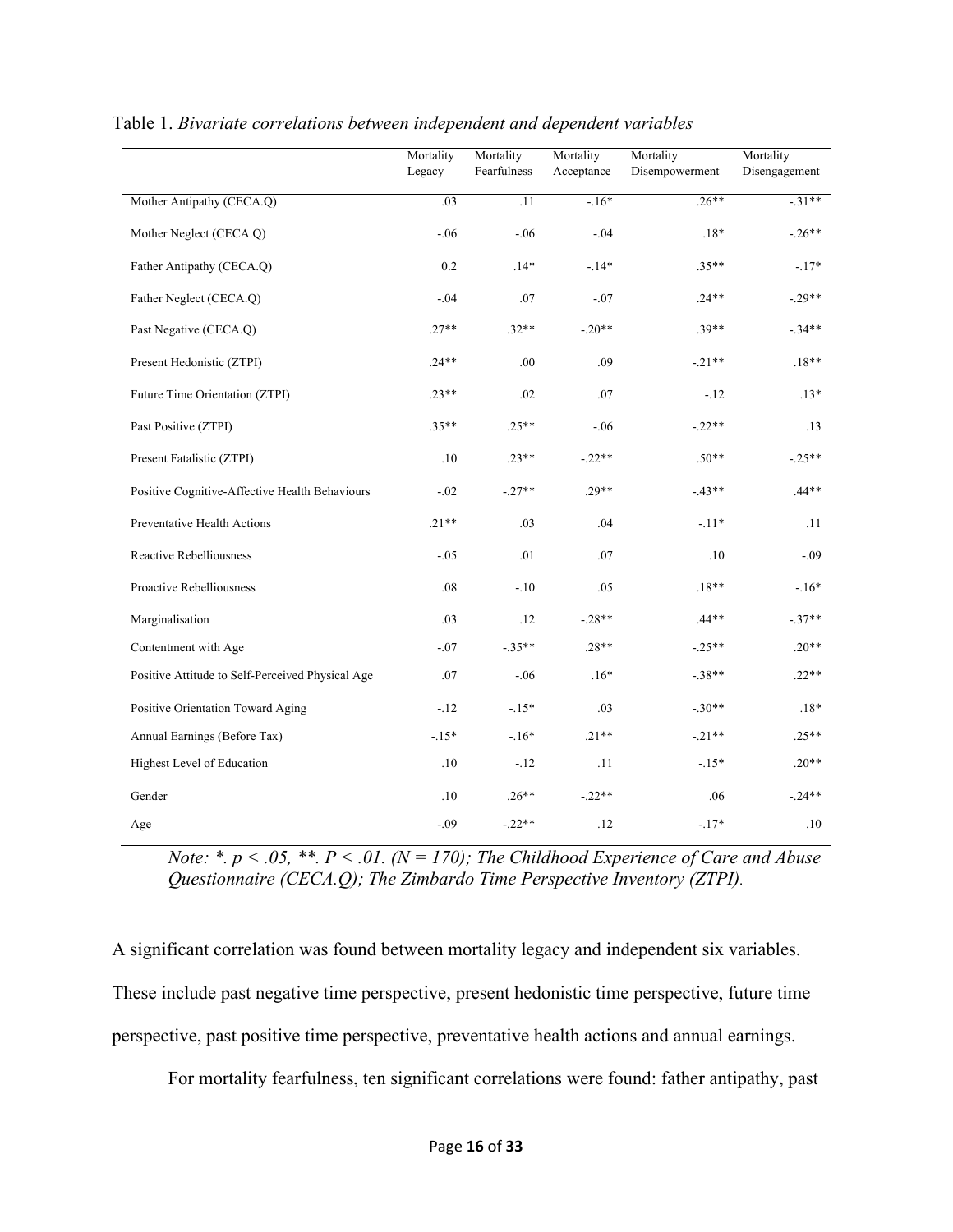negative time perspective, present fatalistic time perspective, positive cognitive-affective health behaviours, marginalisation, contentment with age, positive orientation towards aging, annual earnings, gender and age.

A significant correlation was found between mortality acceptance and the following variables: mother antipathy, father antipathy, past negative time perspective, present fatalistic time perspective, positive cognitive-affective health behaviours, marginalisation, contentment with age, positive attitude to self-perceived physical age, annual earnings and gender.

Mortality disempowerment had a total of eighteen significant correlates: mother antipathy, mother neglect, father antipathy, father neglect, past negative time perspective, present hedonistic time perspective, past positive time perspective, present fatalistic time perspective, positive mental orientation for health, preventative health actions, proactive rebelliousness, marginalisation, contentment with age, positive attitude to self-perceived physical age, positive orientation towards aging, annual earnings, highest level of education, and age.

For the last dependent variable, mortality disengagement, a total of eighteen significant correlates were found: mother antipathy, mother neglect, father antipathy, father neglect, total abuse, past negative time perspective, present hedonistic time perspective, future time perspective, present fatalistic time perspective, positive cognitive-affective health behaviours, proactive rebelliousness, marginalisation, contentment with age, positive attitude to selfperceived physical age, positive orientation toward aging, annual earnings, highest level of education, and gender.

### **Multivariate regression analysis**

Significant correlates of each of the five forms of mortality awareness were entered as predictor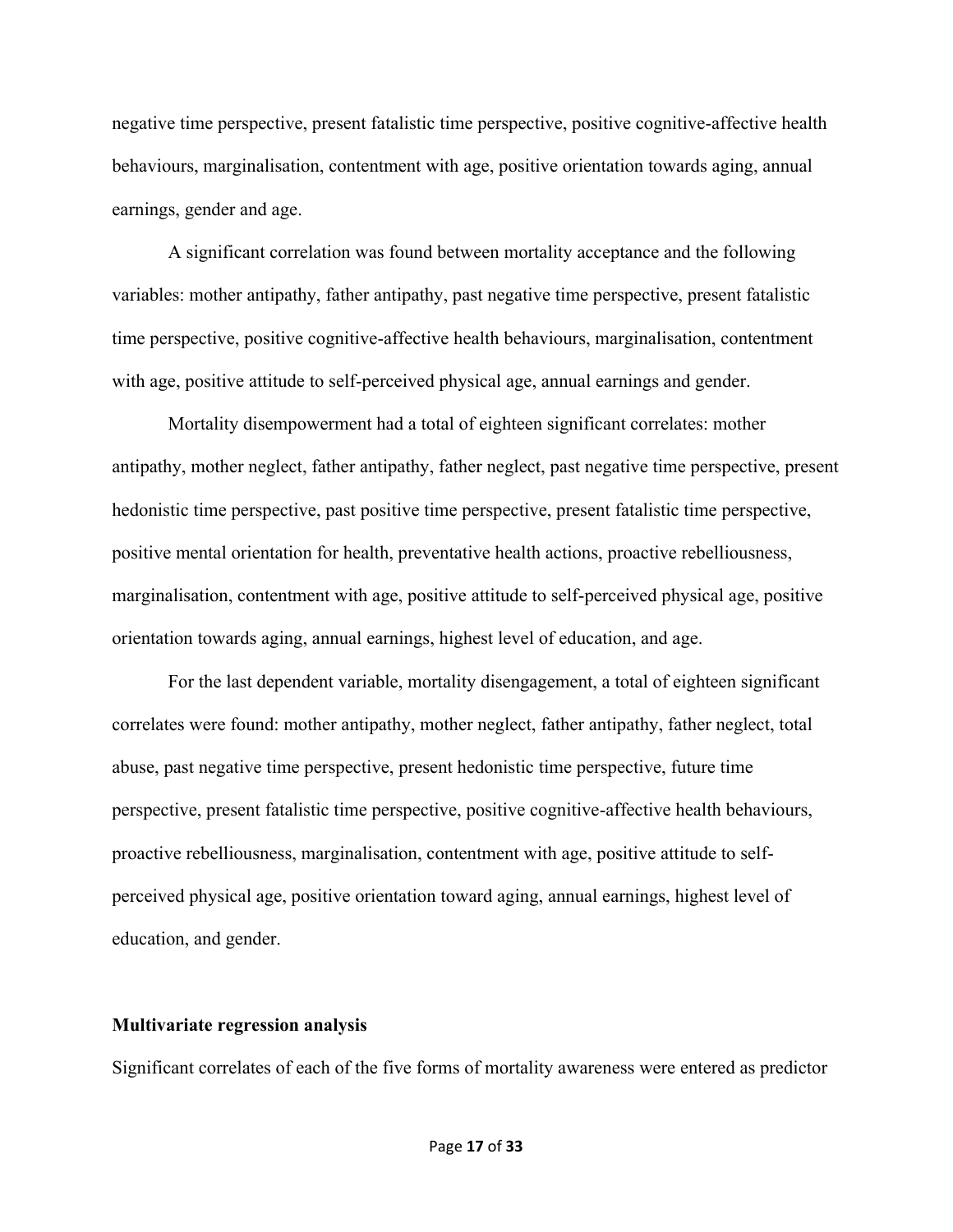variables in five subsequent regression analyses to discern which independent variables would, independently of each other, significantly predict the dependent variables. Table 2 below presents the results of these analyses.

It was found that preventative health actions, past negative time perspective, present hedonistic time perspective, past positive time perspective, and annual earnings individually and independently predict mortality legacy. Collectively all six variables explained a significant amount of the variance (28%) in mortality legacy awareness.

Only past positive time perspective and contentment with age significantly predicted mortality fearfulness independently of each other and of other variables. However, collectively the variables explained a significant amount of the variance in mortality fearfulness (27%).

Of the ten variables that significantly correlated with mortality acceptance, only two, contentment with age and gender, independently predicted mortality acceptance in the associated regression analysis. Nevertheless, collectively all the variables explained a statistically significant amount of the variance in mortality acceptance (13%).

Of eighteen variables included, only father antipathy, present fatalistic time perspective and positive attitude to self-perceived physical age were found to be independently predictive of mortality disempowerment. However, collectively all variables explained a significant amount of variance in mortality disempowerment (42%).

It was found that only father neglect and positive cognitive-affective health behaviours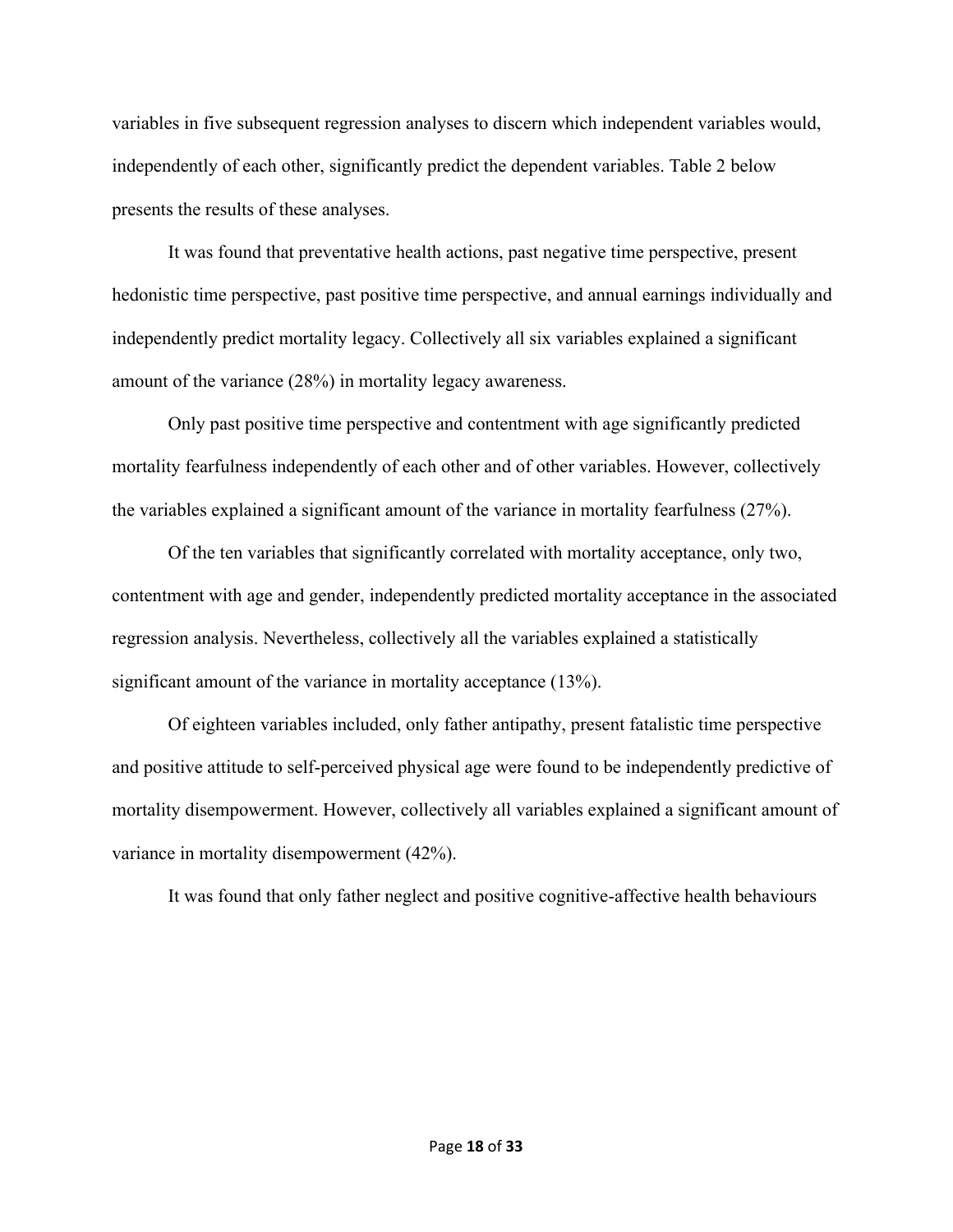| Dependant variable: Mortality legacy<br>Preventative health actions<br>.20<br>2.77<br>.006<br>Past negative time perspective (ZTPI)<br>.28<br>3.88<br>.001<br>Present hedonistic time perspective (ZTPI)<br>.19<br>2.71<br>.007<br>Future time perspective (ZTPI)<br>.13<br>1.86<br>.06<br>Past positive time perspective (ZTPI)<br>.27<br>3.80<br>.001<br>Annual earnings (Before tax)<br>$-.16$<br>$-2.11$<br>.04<br>F (6,163) = 12.03, p < .001, R <sup>2</sup> = .55, R <sup>2</sup> Adjusted = .28<br><b>Dependant variable: Mortality fearfulness</b><br>Father antipathy (CECA.Q)<br>0.86<br>.06<br>.39<br>Past negative time perspective (ZTPI)<br>.05<br>0.50<br>.62<br>Past positive time perspective (ZTPI)<br>.35<br>4.74<br>.001<br>Present fatalistic time perspective (ZTPI)<br>.05<br>0.65<br>.52<br>Positive cognitive-affective health behaviours<br>$-.14$<br>$-1.54$<br>.13<br>Positive orientation toward aging<br>$-.03$<br>$-0.41$<br>.69<br>Contentment with age<br>$-.29$<br>$-3.67$<br>.001<br>$-.14$<br>$-1.65$<br>.10<br>Age<br>Gender<br>.11<br>1.56<br>.12<br>.06<br>0.64<br>Annual earnings (before tax)<br>.52<br>F (10, 159) = 7.35, p < .001, R <sup>2</sup> = .56, R <sup>2</sup> Adjusted = .27<br>Dependant variable: Mortality acceptance<br>Mother antipathy (CECA.Q)<br>$-.02$<br>$-0.27$<br>.79<br>Father antipathy (CECA.Q)<br>$-.05$<br>$-0.67$<br>.50<br>Positive orientation for health<br>.08<br>0.81<br>.42<br>Marginalisation<br>$-.10$<br>$-1.03$<br>.31<br>Past negative time perspective (ZTPI)<br>.14<br>1.43<br>.15<br>Present fatalistic time perspective (ZTPI)<br>$-.10$<br>$-1.26$<br>.21<br>.22<br>Contentment with age<br>2.59<br>.01<br>Positive attitude to self-perceived physical age<br>0.82<br>.06<br>.42<br>$-.15$<br>Gender<br>$-1.98$<br>.05<br>Annual earnings (before tax)<br>.11<br>1.29<br>.20<br>F (10, 159) = 3.59, p < .001, R <sup>2</sup> = .43, R <sup>2</sup> Adjusted = .13<br>Dependant variable: Mortality disempowerment<br>Mother antipathy (CECA.Q)<br>.04<br>.41<br>.68<br>Mother neglect (CECA.Q)<br>$-.63$<br>$-.05$<br>.53<br>Father antipathy (CECA.Q)<br>.17<br>2.04<br>.04<br>Father neglect (CECA.Q)<br>.04<br>.48<br>.63<br>Positive cognitive-affective health behaviours<br>.02<br>.21<br>.83<br>Preventative health actions<br>$-.40$<br>$-.03$<br>.69<br>Proactive rebelliousness<br>.02<br>.37<br>.71<br>Marginalisation<br>1.06<br>.09<br>.29<br>.90<br>Past negative time perspective (ZTPI)<br>.08<br>.37<br>Present hedonistic time perspective (ZTPI)<br>$-.13$<br>$-1.82$<br>.07<br>Past positive time perspective (ZTPI)<br>$-1.72$<br>$-.12$<br>.09 | <b>Independent Variables</b>               | β   | $\mathsf t$ | p    |  |  |
|----------------------------------------------------------------------------------------------------------------------------------------------------------------------------------------------------------------------------------------------------------------------------------------------------------------------------------------------------------------------------------------------------------------------------------------------------------------------------------------------------------------------------------------------------------------------------------------------------------------------------------------------------------------------------------------------------------------------------------------------------------------------------------------------------------------------------------------------------------------------------------------------------------------------------------------------------------------------------------------------------------------------------------------------------------------------------------------------------------------------------------------------------------------------------------------------------------------------------------------------------------------------------------------------------------------------------------------------------------------------------------------------------------------------------------------------------------------------------------------------------------------------------------------------------------------------------------------------------------------------------------------------------------------------------------------------------------------------------------------------------------------------------------------------------------------------------------------------------------------------------------------------------------------------------------------------------------------------------------------------------------------------------------------------------------------------------------------------------------------------------------------------------------------------------------------------------------------------------------------------------------------------------------------------------------------------------------------------------------------------------------------------------------------------------------------------------------------------------------------------------------------------------------------------------------------------------------------------------------------------------------------------------------------|--------------------------------------------|-----|-------------|------|--|--|
|                                                                                                                                                                                                                                                                                                                                                                                                                                                                                                                                                                                                                                                                                                                                                                                                                                                                                                                                                                                                                                                                                                                                                                                                                                                                                                                                                                                                                                                                                                                                                                                                                                                                                                                                                                                                                                                                                                                                                                                                                                                                                                                                                                                                                                                                                                                                                                                                                                                                                                                                                                                                                                                                |                                            |     |             |      |  |  |
|                                                                                                                                                                                                                                                                                                                                                                                                                                                                                                                                                                                                                                                                                                                                                                                                                                                                                                                                                                                                                                                                                                                                                                                                                                                                                                                                                                                                                                                                                                                                                                                                                                                                                                                                                                                                                                                                                                                                                                                                                                                                                                                                                                                                                                                                                                                                                                                                                                                                                                                                                                                                                                                                |                                            |     |             |      |  |  |
|                                                                                                                                                                                                                                                                                                                                                                                                                                                                                                                                                                                                                                                                                                                                                                                                                                                                                                                                                                                                                                                                                                                                                                                                                                                                                                                                                                                                                                                                                                                                                                                                                                                                                                                                                                                                                                                                                                                                                                                                                                                                                                                                                                                                                                                                                                                                                                                                                                                                                                                                                                                                                                                                |                                            |     |             |      |  |  |
|                                                                                                                                                                                                                                                                                                                                                                                                                                                                                                                                                                                                                                                                                                                                                                                                                                                                                                                                                                                                                                                                                                                                                                                                                                                                                                                                                                                                                                                                                                                                                                                                                                                                                                                                                                                                                                                                                                                                                                                                                                                                                                                                                                                                                                                                                                                                                                                                                                                                                                                                                                                                                                                                |                                            |     |             |      |  |  |
|                                                                                                                                                                                                                                                                                                                                                                                                                                                                                                                                                                                                                                                                                                                                                                                                                                                                                                                                                                                                                                                                                                                                                                                                                                                                                                                                                                                                                                                                                                                                                                                                                                                                                                                                                                                                                                                                                                                                                                                                                                                                                                                                                                                                                                                                                                                                                                                                                                                                                                                                                                                                                                                                |                                            |     |             |      |  |  |
|                                                                                                                                                                                                                                                                                                                                                                                                                                                                                                                                                                                                                                                                                                                                                                                                                                                                                                                                                                                                                                                                                                                                                                                                                                                                                                                                                                                                                                                                                                                                                                                                                                                                                                                                                                                                                                                                                                                                                                                                                                                                                                                                                                                                                                                                                                                                                                                                                                                                                                                                                                                                                                                                |                                            |     |             |      |  |  |
|                                                                                                                                                                                                                                                                                                                                                                                                                                                                                                                                                                                                                                                                                                                                                                                                                                                                                                                                                                                                                                                                                                                                                                                                                                                                                                                                                                                                                                                                                                                                                                                                                                                                                                                                                                                                                                                                                                                                                                                                                                                                                                                                                                                                                                                                                                                                                                                                                                                                                                                                                                                                                                                                |                                            |     |             |      |  |  |
|                                                                                                                                                                                                                                                                                                                                                                                                                                                                                                                                                                                                                                                                                                                                                                                                                                                                                                                                                                                                                                                                                                                                                                                                                                                                                                                                                                                                                                                                                                                                                                                                                                                                                                                                                                                                                                                                                                                                                                                                                                                                                                                                                                                                                                                                                                                                                                                                                                                                                                                                                                                                                                                                |                                            |     |             |      |  |  |
|                                                                                                                                                                                                                                                                                                                                                                                                                                                                                                                                                                                                                                                                                                                                                                                                                                                                                                                                                                                                                                                                                                                                                                                                                                                                                                                                                                                                                                                                                                                                                                                                                                                                                                                                                                                                                                                                                                                                                                                                                                                                                                                                                                                                                                                                                                                                                                                                                                                                                                                                                                                                                                                                |                                            |     |             |      |  |  |
|                                                                                                                                                                                                                                                                                                                                                                                                                                                                                                                                                                                                                                                                                                                                                                                                                                                                                                                                                                                                                                                                                                                                                                                                                                                                                                                                                                                                                                                                                                                                                                                                                                                                                                                                                                                                                                                                                                                                                                                                                                                                                                                                                                                                                                                                                                                                                                                                                                                                                                                                                                                                                                                                |                                            |     |             |      |  |  |
|                                                                                                                                                                                                                                                                                                                                                                                                                                                                                                                                                                                                                                                                                                                                                                                                                                                                                                                                                                                                                                                                                                                                                                                                                                                                                                                                                                                                                                                                                                                                                                                                                                                                                                                                                                                                                                                                                                                                                                                                                                                                                                                                                                                                                                                                                                                                                                                                                                                                                                                                                                                                                                                                |                                            |     |             |      |  |  |
|                                                                                                                                                                                                                                                                                                                                                                                                                                                                                                                                                                                                                                                                                                                                                                                                                                                                                                                                                                                                                                                                                                                                                                                                                                                                                                                                                                                                                                                                                                                                                                                                                                                                                                                                                                                                                                                                                                                                                                                                                                                                                                                                                                                                                                                                                                                                                                                                                                                                                                                                                                                                                                                                |                                            |     |             |      |  |  |
|                                                                                                                                                                                                                                                                                                                                                                                                                                                                                                                                                                                                                                                                                                                                                                                                                                                                                                                                                                                                                                                                                                                                                                                                                                                                                                                                                                                                                                                                                                                                                                                                                                                                                                                                                                                                                                                                                                                                                                                                                                                                                                                                                                                                                                                                                                                                                                                                                                                                                                                                                                                                                                                                |                                            |     |             |      |  |  |
|                                                                                                                                                                                                                                                                                                                                                                                                                                                                                                                                                                                                                                                                                                                                                                                                                                                                                                                                                                                                                                                                                                                                                                                                                                                                                                                                                                                                                                                                                                                                                                                                                                                                                                                                                                                                                                                                                                                                                                                                                                                                                                                                                                                                                                                                                                                                                                                                                                                                                                                                                                                                                                                                |                                            |     |             |      |  |  |
|                                                                                                                                                                                                                                                                                                                                                                                                                                                                                                                                                                                                                                                                                                                                                                                                                                                                                                                                                                                                                                                                                                                                                                                                                                                                                                                                                                                                                                                                                                                                                                                                                                                                                                                                                                                                                                                                                                                                                                                                                                                                                                                                                                                                                                                                                                                                                                                                                                                                                                                                                                                                                                                                |                                            |     |             |      |  |  |
|                                                                                                                                                                                                                                                                                                                                                                                                                                                                                                                                                                                                                                                                                                                                                                                                                                                                                                                                                                                                                                                                                                                                                                                                                                                                                                                                                                                                                                                                                                                                                                                                                                                                                                                                                                                                                                                                                                                                                                                                                                                                                                                                                                                                                                                                                                                                                                                                                                                                                                                                                                                                                                                                |                                            |     |             |      |  |  |
|                                                                                                                                                                                                                                                                                                                                                                                                                                                                                                                                                                                                                                                                                                                                                                                                                                                                                                                                                                                                                                                                                                                                                                                                                                                                                                                                                                                                                                                                                                                                                                                                                                                                                                                                                                                                                                                                                                                                                                                                                                                                                                                                                                                                                                                                                                                                                                                                                                                                                                                                                                                                                                                                |                                            |     |             |      |  |  |
|                                                                                                                                                                                                                                                                                                                                                                                                                                                                                                                                                                                                                                                                                                                                                                                                                                                                                                                                                                                                                                                                                                                                                                                                                                                                                                                                                                                                                                                                                                                                                                                                                                                                                                                                                                                                                                                                                                                                                                                                                                                                                                                                                                                                                                                                                                                                                                                                                                                                                                                                                                                                                                                                |                                            |     |             |      |  |  |
|                                                                                                                                                                                                                                                                                                                                                                                                                                                                                                                                                                                                                                                                                                                                                                                                                                                                                                                                                                                                                                                                                                                                                                                                                                                                                                                                                                                                                                                                                                                                                                                                                                                                                                                                                                                                                                                                                                                                                                                                                                                                                                                                                                                                                                                                                                                                                                                                                                                                                                                                                                                                                                                                |                                            |     |             |      |  |  |
|                                                                                                                                                                                                                                                                                                                                                                                                                                                                                                                                                                                                                                                                                                                                                                                                                                                                                                                                                                                                                                                                                                                                                                                                                                                                                                                                                                                                                                                                                                                                                                                                                                                                                                                                                                                                                                                                                                                                                                                                                                                                                                                                                                                                                                                                                                                                                                                                                                                                                                                                                                                                                                                                |                                            |     |             |      |  |  |
|                                                                                                                                                                                                                                                                                                                                                                                                                                                                                                                                                                                                                                                                                                                                                                                                                                                                                                                                                                                                                                                                                                                                                                                                                                                                                                                                                                                                                                                                                                                                                                                                                                                                                                                                                                                                                                                                                                                                                                                                                                                                                                                                                                                                                                                                                                                                                                                                                                                                                                                                                                                                                                                                |                                            |     |             |      |  |  |
|                                                                                                                                                                                                                                                                                                                                                                                                                                                                                                                                                                                                                                                                                                                                                                                                                                                                                                                                                                                                                                                                                                                                                                                                                                                                                                                                                                                                                                                                                                                                                                                                                                                                                                                                                                                                                                                                                                                                                                                                                                                                                                                                                                                                                                                                                                                                                                                                                                                                                                                                                                                                                                                                |                                            |     |             |      |  |  |
|                                                                                                                                                                                                                                                                                                                                                                                                                                                                                                                                                                                                                                                                                                                                                                                                                                                                                                                                                                                                                                                                                                                                                                                                                                                                                                                                                                                                                                                                                                                                                                                                                                                                                                                                                                                                                                                                                                                                                                                                                                                                                                                                                                                                                                                                                                                                                                                                                                                                                                                                                                                                                                                                |                                            |     |             |      |  |  |
|                                                                                                                                                                                                                                                                                                                                                                                                                                                                                                                                                                                                                                                                                                                                                                                                                                                                                                                                                                                                                                                                                                                                                                                                                                                                                                                                                                                                                                                                                                                                                                                                                                                                                                                                                                                                                                                                                                                                                                                                                                                                                                                                                                                                                                                                                                                                                                                                                                                                                                                                                                                                                                                                |                                            |     |             |      |  |  |
|                                                                                                                                                                                                                                                                                                                                                                                                                                                                                                                                                                                                                                                                                                                                                                                                                                                                                                                                                                                                                                                                                                                                                                                                                                                                                                                                                                                                                                                                                                                                                                                                                                                                                                                                                                                                                                                                                                                                                                                                                                                                                                                                                                                                                                                                                                                                                                                                                                                                                                                                                                                                                                                                |                                            |     |             |      |  |  |
|                                                                                                                                                                                                                                                                                                                                                                                                                                                                                                                                                                                                                                                                                                                                                                                                                                                                                                                                                                                                                                                                                                                                                                                                                                                                                                                                                                                                                                                                                                                                                                                                                                                                                                                                                                                                                                                                                                                                                                                                                                                                                                                                                                                                                                                                                                                                                                                                                                                                                                                                                                                                                                                                |                                            |     |             |      |  |  |
|                                                                                                                                                                                                                                                                                                                                                                                                                                                                                                                                                                                                                                                                                                                                                                                                                                                                                                                                                                                                                                                                                                                                                                                                                                                                                                                                                                                                                                                                                                                                                                                                                                                                                                                                                                                                                                                                                                                                                                                                                                                                                                                                                                                                                                                                                                                                                                                                                                                                                                                                                                                                                                                                |                                            |     |             |      |  |  |
|                                                                                                                                                                                                                                                                                                                                                                                                                                                                                                                                                                                                                                                                                                                                                                                                                                                                                                                                                                                                                                                                                                                                                                                                                                                                                                                                                                                                                                                                                                                                                                                                                                                                                                                                                                                                                                                                                                                                                                                                                                                                                                                                                                                                                                                                                                                                                                                                                                                                                                                                                                                                                                                                |                                            |     |             |      |  |  |
|                                                                                                                                                                                                                                                                                                                                                                                                                                                                                                                                                                                                                                                                                                                                                                                                                                                                                                                                                                                                                                                                                                                                                                                                                                                                                                                                                                                                                                                                                                                                                                                                                                                                                                                                                                                                                                                                                                                                                                                                                                                                                                                                                                                                                                                                                                                                                                                                                                                                                                                                                                                                                                                                |                                            |     |             |      |  |  |
|                                                                                                                                                                                                                                                                                                                                                                                                                                                                                                                                                                                                                                                                                                                                                                                                                                                                                                                                                                                                                                                                                                                                                                                                                                                                                                                                                                                                                                                                                                                                                                                                                                                                                                                                                                                                                                                                                                                                                                                                                                                                                                                                                                                                                                                                                                                                                                                                                                                                                                                                                                                                                                                                |                                            |     |             |      |  |  |
|                                                                                                                                                                                                                                                                                                                                                                                                                                                                                                                                                                                                                                                                                                                                                                                                                                                                                                                                                                                                                                                                                                                                                                                                                                                                                                                                                                                                                                                                                                                                                                                                                                                                                                                                                                                                                                                                                                                                                                                                                                                                                                                                                                                                                                                                                                                                                                                                                                                                                                                                                                                                                                                                |                                            |     |             |      |  |  |
|                                                                                                                                                                                                                                                                                                                                                                                                                                                                                                                                                                                                                                                                                                                                                                                                                                                                                                                                                                                                                                                                                                                                                                                                                                                                                                                                                                                                                                                                                                                                                                                                                                                                                                                                                                                                                                                                                                                                                                                                                                                                                                                                                                                                                                                                                                                                                                                                                                                                                                                                                                                                                                                                |                                            |     |             |      |  |  |
|                                                                                                                                                                                                                                                                                                                                                                                                                                                                                                                                                                                                                                                                                                                                                                                                                                                                                                                                                                                                                                                                                                                                                                                                                                                                                                                                                                                                                                                                                                                                                                                                                                                                                                                                                                                                                                                                                                                                                                                                                                                                                                                                                                                                                                                                                                                                                                                                                                                                                                                                                                                                                                                                |                                            |     |             |      |  |  |
|                                                                                                                                                                                                                                                                                                                                                                                                                                                                                                                                                                                                                                                                                                                                                                                                                                                                                                                                                                                                                                                                                                                                                                                                                                                                                                                                                                                                                                                                                                                                                                                                                                                                                                                                                                                                                                                                                                                                                                                                                                                                                                                                                                                                                                                                                                                                                                                                                                                                                                                                                                                                                                                                |                                            |     |             |      |  |  |
|                                                                                                                                                                                                                                                                                                                                                                                                                                                                                                                                                                                                                                                                                                                                                                                                                                                                                                                                                                                                                                                                                                                                                                                                                                                                                                                                                                                                                                                                                                                                                                                                                                                                                                                                                                                                                                                                                                                                                                                                                                                                                                                                                                                                                                                                                                                                                                                                                                                                                                                                                                                                                                                                |                                            |     |             |      |  |  |
|                                                                                                                                                                                                                                                                                                                                                                                                                                                                                                                                                                                                                                                                                                                                                                                                                                                                                                                                                                                                                                                                                                                                                                                                                                                                                                                                                                                                                                                                                                                                                                                                                                                                                                                                                                                                                                                                                                                                                                                                                                                                                                                                                                                                                                                                                                                                                                                                                                                                                                                                                                                                                                                                |                                            |     |             |      |  |  |
|                                                                                                                                                                                                                                                                                                                                                                                                                                                                                                                                                                                                                                                                                                                                                                                                                                                                                                                                                                                                                                                                                                                                                                                                                                                                                                                                                                                                                                                                                                                                                                                                                                                                                                                                                                                                                                                                                                                                                                                                                                                                                                                                                                                                                                                                                                                                                                                                                                                                                                                                                                                                                                                                |                                            |     |             |      |  |  |
|                                                                                                                                                                                                                                                                                                                                                                                                                                                                                                                                                                                                                                                                                                                                                                                                                                                                                                                                                                                                                                                                                                                                                                                                                                                                                                                                                                                                                                                                                                                                                                                                                                                                                                                                                                                                                                                                                                                                                                                                                                                                                                                                                                                                                                                                                                                                                                                                                                                                                                                                                                                                                                                                |                                            |     |             |      |  |  |
|                                                                                                                                                                                                                                                                                                                                                                                                                                                                                                                                                                                                                                                                                                                                                                                                                                                                                                                                                                                                                                                                                                                                                                                                                                                                                                                                                                                                                                                                                                                                                                                                                                                                                                                                                                                                                                                                                                                                                                                                                                                                                                                                                                                                                                                                                                                                                                                                                                                                                                                                                                                                                                                                |                                            |     |             |      |  |  |
|                                                                                                                                                                                                                                                                                                                                                                                                                                                                                                                                                                                                                                                                                                                                                                                                                                                                                                                                                                                                                                                                                                                                                                                                                                                                                                                                                                                                                                                                                                                                                                                                                                                                                                                                                                                                                                                                                                                                                                                                                                                                                                                                                                                                                                                                                                                                                                                                                                                                                                                                                                                                                                                                |                                            |     |             |      |  |  |
|                                                                                                                                                                                                                                                                                                                                                                                                                                                                                                                                                                                                                                                                                                                                                                                                                                                                                                                                                                                                                                                                                                                                                                                                                                                                                                                                                                                                                                                                                                                                                                                                                                                                                                                                                                                                                                                                                                                                                                                                                                                                                                                                                                                                                                                                                                                                                                                                                                                                                                                                                                                                                                                                |                                            |     |             |      |  |  |
|                                                                                                                                                                                                                                                                                                                                                                                                                                                                                                                                                                                                                                                                                                                                                                                                                                                                                                                                                                                                                                                                                                                                                                                                                                                                                                                                                                                                                                                                                                                                                                                                                                                                                                                                                                                                                                                                                                                                                                                                                                                                                                                                                                                                                                                                                                                                                                                                                                                                                                                                                                                                                                                                |                                            |     |             |      |  |  |
|                                                                                                                                                                                                                                                                                                                                                                                                                                                                                                                                                                                                                                                                                                                                                                                                                                                                                                                                                                                                                                                                                                                                                                                                                                                                                                                                                                                                                                                                                                                                                                                                                                                                                                                                                                                                                                                                                                                                                                                                                                                                                                                                                                                                                                                                                                                                                                                                                                                                                                                                                                                                                                                                |                                            |     |             |      |  |  |
|                                                                                                                                                                                                                                                                                                                                                                                                                                                                                                                                                                                                                                                                                                                                                                                                                                                                                                                                                                                                                                                                                                                                                                                                                                                                                                                                                                                                                                                                                                                                                                                                                                                                                                                                                                                                                                                                                                                                                                                                                                                                                                                                                                                                                                                                                                                                                                                                                                                                                                                                                                                                                                                                |                                            |     |             |      |  |  |
|                                                                                                                                                                                                                                                                                                                                                                                                                                                                                                                                                                                                                                                                                                                                                                                                                                                                                                                                                                                                                                                                                                                                                                                                                                                                                                                                                                                                                                                                                                                                                                                                                                                                                                                                                                                                                                                                                                                                                                                                                                                                                                                                                                                                                                                                                                                                                                                                                                                                                                                                                                                                                                                                | Present fatalistic time perspective (ZTPI) | .40 | 5.41        | .001 |  |  |

Table 2. *Coefficients table of variable accounted for by independent variables in dependent variables* 

(Continued)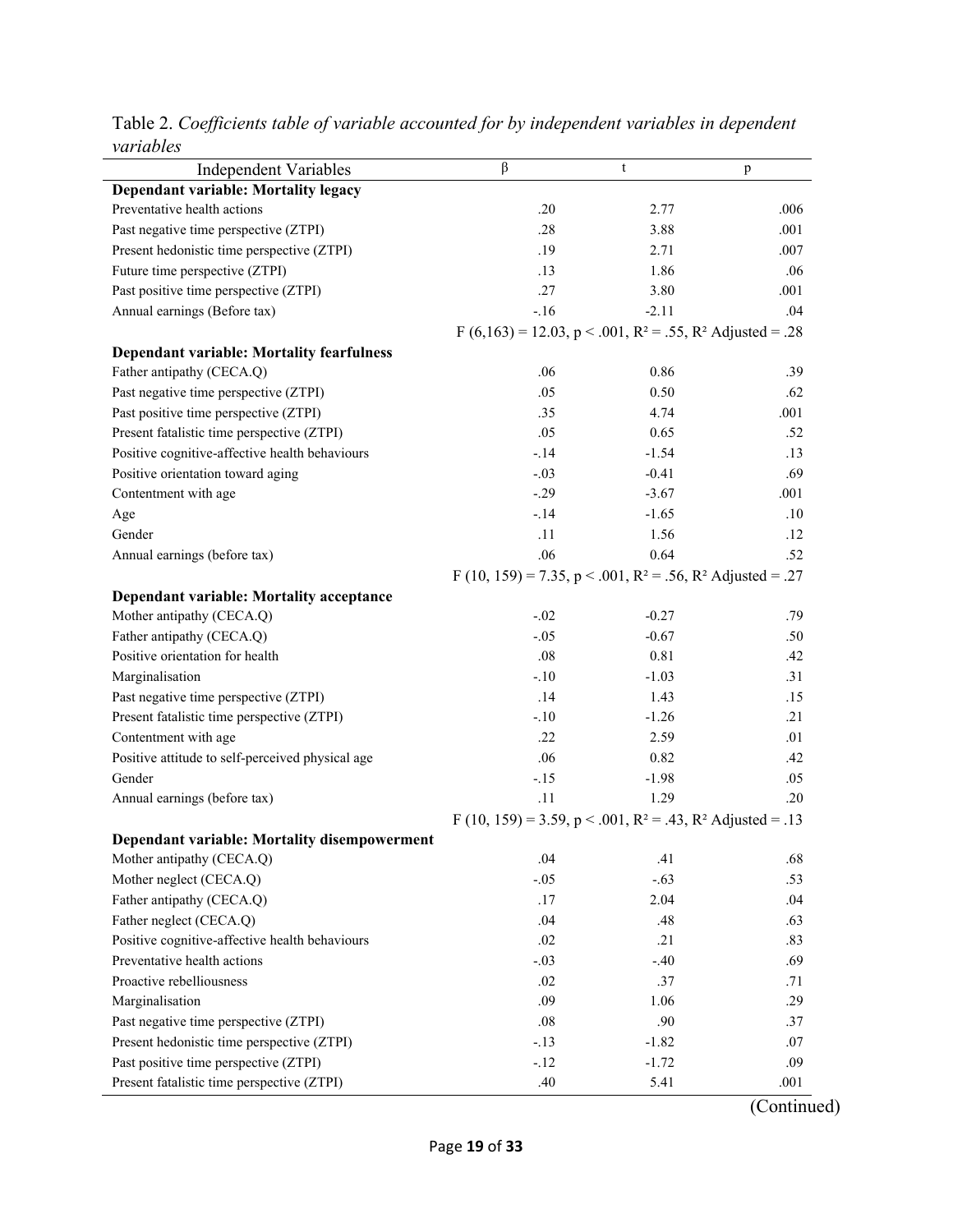Table 2. *Continued*

|                                                  | $\beta$                                                                           | t       | p    |
|--------------------------------------------------|-----------------------------------------------------------------------------------|---------|------|
| Contentment with age                             | $-.06$                                                                            | $-.79$  | .43  |
| Positive attitude to self-perceived physical age | $-.14$                                                                            | $-2.02$ | .045 |
| Positive orientation toward aging                | $-.06$                                                                            | $-.79$  | .43  |
| Age                                              | .01                                                                               | .02     | .86  |
| Highest level of education                       | $-.05$                                                                            | $-.74$  | .46  |
| Annual earnings (before tax)                     | $-.00$                                                                            | $-.03$  | .97  |
|                                                  | F (18, 151) = 7.80, p < .001, R <sup>2</sup> = .69, R <sup>2</sup> Adjusted = .42 |         |      |
| Dependant variable: Mortality disengagement      |                                                                                   |         |      |
| Mother antipathy (CECA.Q)                        | $-.16$                                                                            | $-1.63$ | .11  |
| Mother neglect (CECA.Q)                          | .02                                                                               | .19     | .85  |
| Father antipathy (CECA.Q)                        | .11                                                                               | 1.20    | .27  |
| Father neglect (CECA.Q)                          | $-.24$                                                                            | $-2.54$ | .012 |
| Positive cognitive-affective health behaviours   | .21                                                                               | 1.96    | .052 |
| Proactive rebelliousness                         | $-.08$                                                                            | $-1.12$ | .26  |
| Marginalisation                                  | $-.08$                                                                            | $-.89$  | .38  |
| Past negative time perspective                   | $-.06$                                                                            | $-.58$  | .57  |
| Present hedonistic time perspective (ZTPI)       | .10                                                                               | 1.17    | .24  |
| Future time perspective (ZTPI)                   | $-.05$                                                                            | $-.59$  | .56  |
| Present fatalistic time perspective (ZTPI)       | $-.10$                                                                            | $-1.22$ | .22  |
| Contentment with age                             | $-.04$                                                                            | $-.54$  | .59  |
| Positive attitude to self-perceived physical age | .03                                                                               | .37     | .71  |
| Positive orientation toward aging                | $-.06$                                                                            | $-.73$  | .47  |
| Gender                                           | $-.12$                                                                            | $-1.65$ | .10  |
| Highest level of education                       | .10                                                                               | 1.35    | .18  |
| Annual earnings (before tax)                     | .03                                                                               | .36     | .72  |
|                                                  | F (18, 151) = 4.20, p < .001, R <sup>2</sup> = .58, R <sup>2</sup> Adjusted = .25 |         |      |

*Note: The Childhood Experience of Care and Abuse Questionnaire (CECA.Q). The Zimbardo Time Perspective Inventory (ZTPI).*

significantly predicted mortality disengagement, the eighteen independent variables in

combination accounting for 25% of the variance in this dependent variable.

Overall, various forms of time perspective can be observed to be predictive of four out of

five forms of mortality awareness. Also, for three out of four of the dependent variables, attitude

towards aspects of perceived age significantly predicts scores. Notably for two forms of

mortality awareness, childhood adversity associated with paternal parenting can be observed to

be a significant predictor.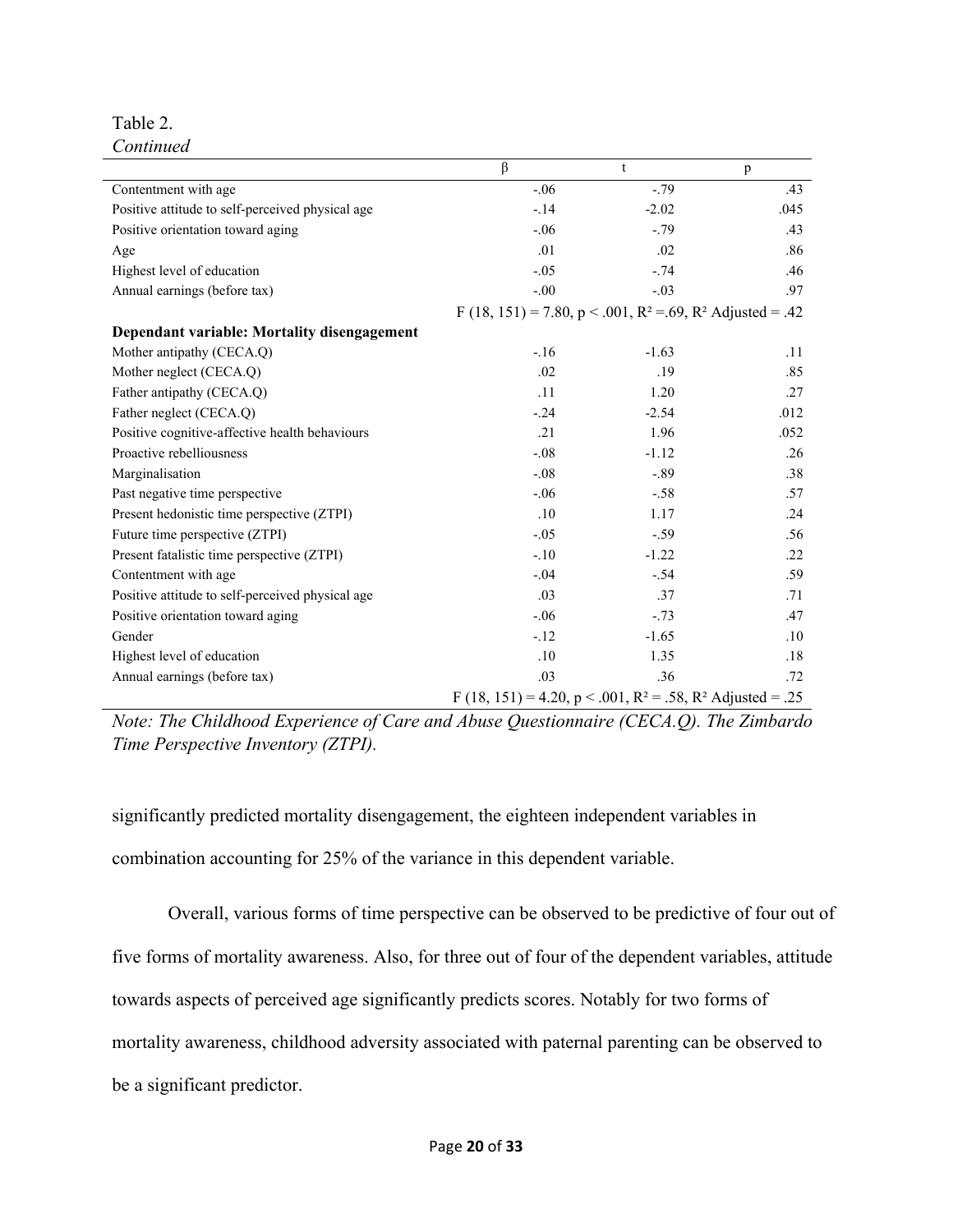# **Discussion**

#### **Summary of the main findings**

As predicted all candidate variables predicted significant levels of variance in mortality awareness. However, in the bivariate correlation analysis it was found that neither reactive rebelliousness, sexual abuse, nor physical abuse significantly correlated with any of the mortality subscales. Furthermore, the regression analysis found that time perspective, contentment with age, and paternal neglect and antipathy, significantly predicted variance independently in more than one dimension of mortality awareness.

A total of six variables significantly correlated with mortality legacy; preventative health actions, past negative time perspective, present hedonistic time perspective, future time perspective, and past positive time perspective were positively associated with mortality legacy, whilst annual earnings (before tax) was negatively associated with mortality legacy. However, all variables except for future time perspective, predicted significant levels of mortality legacy independently of the other variables. These findings suggest that if one is inclined to look back on the past, whether with a positive or negative attitude, one is also more likely to experience an awareness of mortality legacy.

The bivariate correlation analysis found that a total of ten variables significantly correlated with mortality fearfulness. However, in the regression analysis, only past positive time perspective and contentment with age predicted significant amounts of variance in mortality fearfulness. This suggest that, the more one looks back on the past with a positive attitude, the more one is likely to fear mortality, whilst, the more one is content with one's chronological age, the less likely one is to experience mortality fearfulness.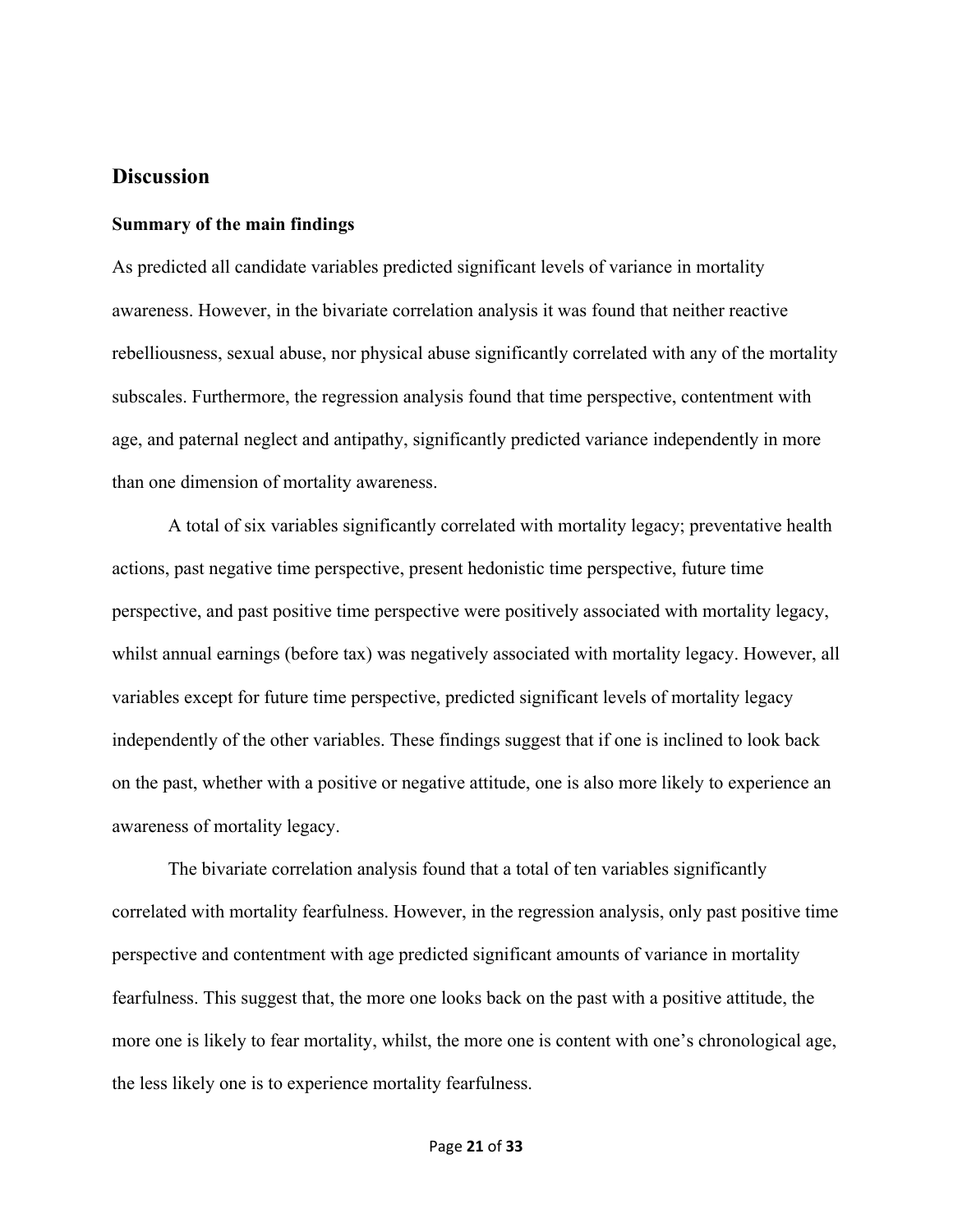Results from the bivariate correlation analysis found ten variables significantly related to mortality acceptance. However, as per the regression analysis, only contentment with age and gender accounted for a significant amount of mortality acceptance independently of the other variables. This suggests that the more content one is with chronological age, the more acceptant a person is about their own mortality.

The bivariate correlation analysis found that in total eighteen variables were significantly related to mortality disempowerment. However, only three of the eighteen variables predicted significant levels of mortality disempowerment independently of the other variables. These were: father antipathy, present fatalistic time perspective, and positive attitude to self-perceived physical age. This suggests that the more one experiences father antipathy, or believes that one cannot change the future, the more likely one is to experience an awareness of mortality disempowerment. Conversely, the more one has a positive attitude to self-perceived physical age, the less likely one is to experience mortality disempowerment.

For the last dependant variable, the regression analysis showed that out of eighteen variables which significantly correlated with mortality disengagement, individually, only father neglect and positive cognitive-affective health behaviours accounted for a significant amount of variance. This suggests that the more feelings of disengagement experienced, the less likely one is to experience father neglect, and vice versa. In contrast, the more one experiences positive cognitive-affective health behaviours, the more likely one is to experience feelings of mortality disengagement. Nevertheless, it is important to note that because only one of the eighteen variables predicted mortality disengagement, it is possible that the items used to measure this dependant variable are not sufficiently representative of this construct as originally suggested (Levasseur, McDermott & Lafreniere, 2015).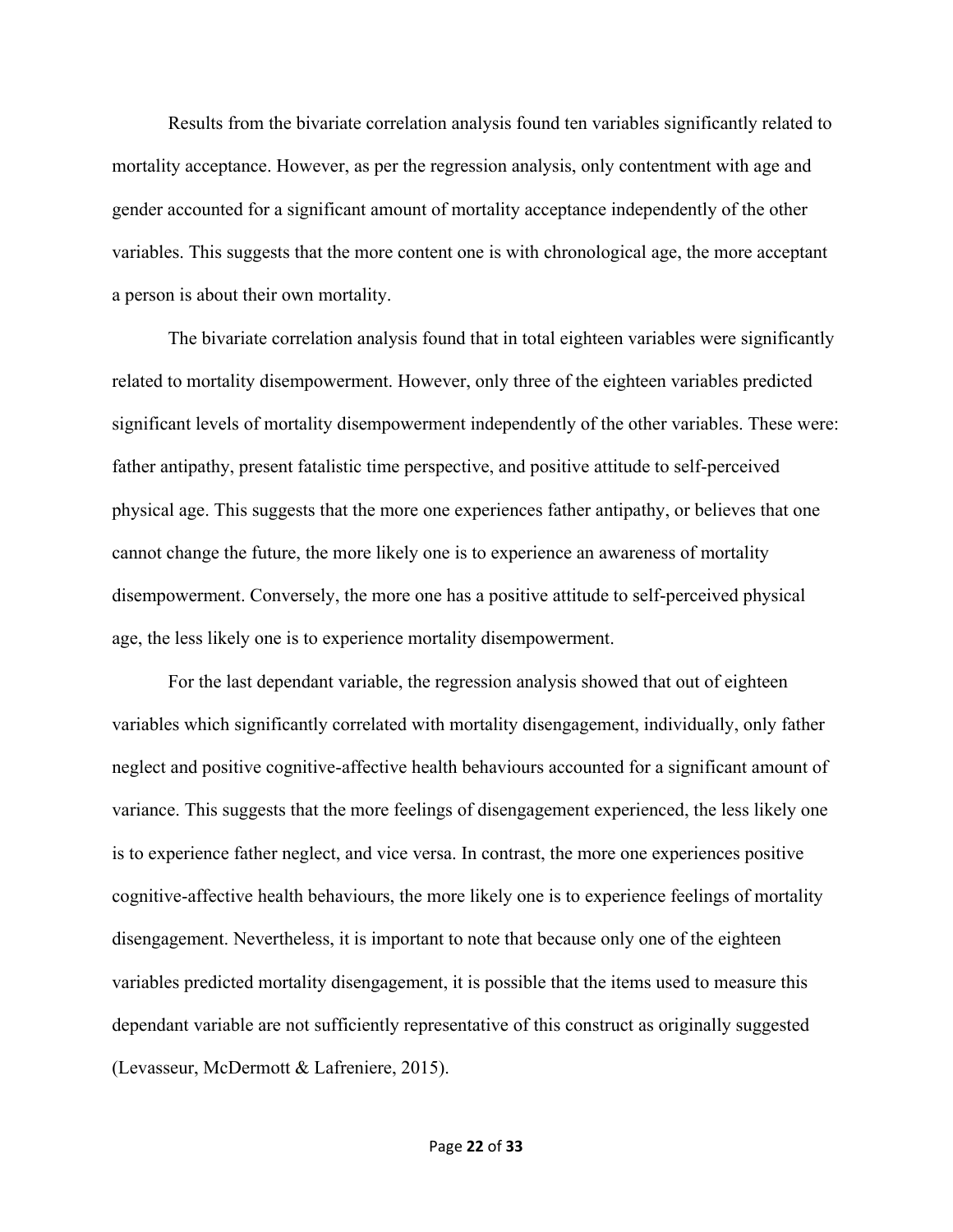#### **How findings align with previous research**

In relation to the individual independent variables, several relationships align with previous research. Contentment with age and mortality acceptance and fearfulness supports findings (Erikson, 1998; Brown & Lowis, 2003; McEwan et al.,2018) that highlighted the importance of contentment with life in relation to mortality acceptance. Mortality acceptance and contentment with life are associated with ego integrity, and lower levels of contentment are associated with higher levels of mortality fearfulness. Studies looking at attitudes towards age suggest that having a negative attitude towards aging have been associated with reduced will to live and poor mental health (Levy et al., 2000; Mock & Eibach, 2011). Furthermore, the terror management theory suggests that fear of death in individuals lacking appropriate psychological buffers may cause poor mental health (Greenberg et al., 1997). Thus, this study's findings on the relationship between positive attitude toward aging, contentment with life, mortality acceptance and mortality fearfulness are consistent with the findings of previous research.

Research examining time perspective suggests that being able to reflect on one's past allows the individual to set new goals (Solomon et al., 2004). This idea has been linked to the fear of not leaving something behind (Becker, 2011). These findings support the relationship found in the present study between past positive and past negative time perspective and mortality legacy. The more one thinks about the past, the more likely one is to want to leave a legacy. However, the study here also found a significant relationship between mortality fearfulness and past positive time perspective, which suggests that the more positive one is about the past, the more mortality fearfulness will be experienced. This is consistent with previous findings reported by Becker (2011), who suggests that the desire to leave something behind is motivated by humans' 'natural' fear of dying.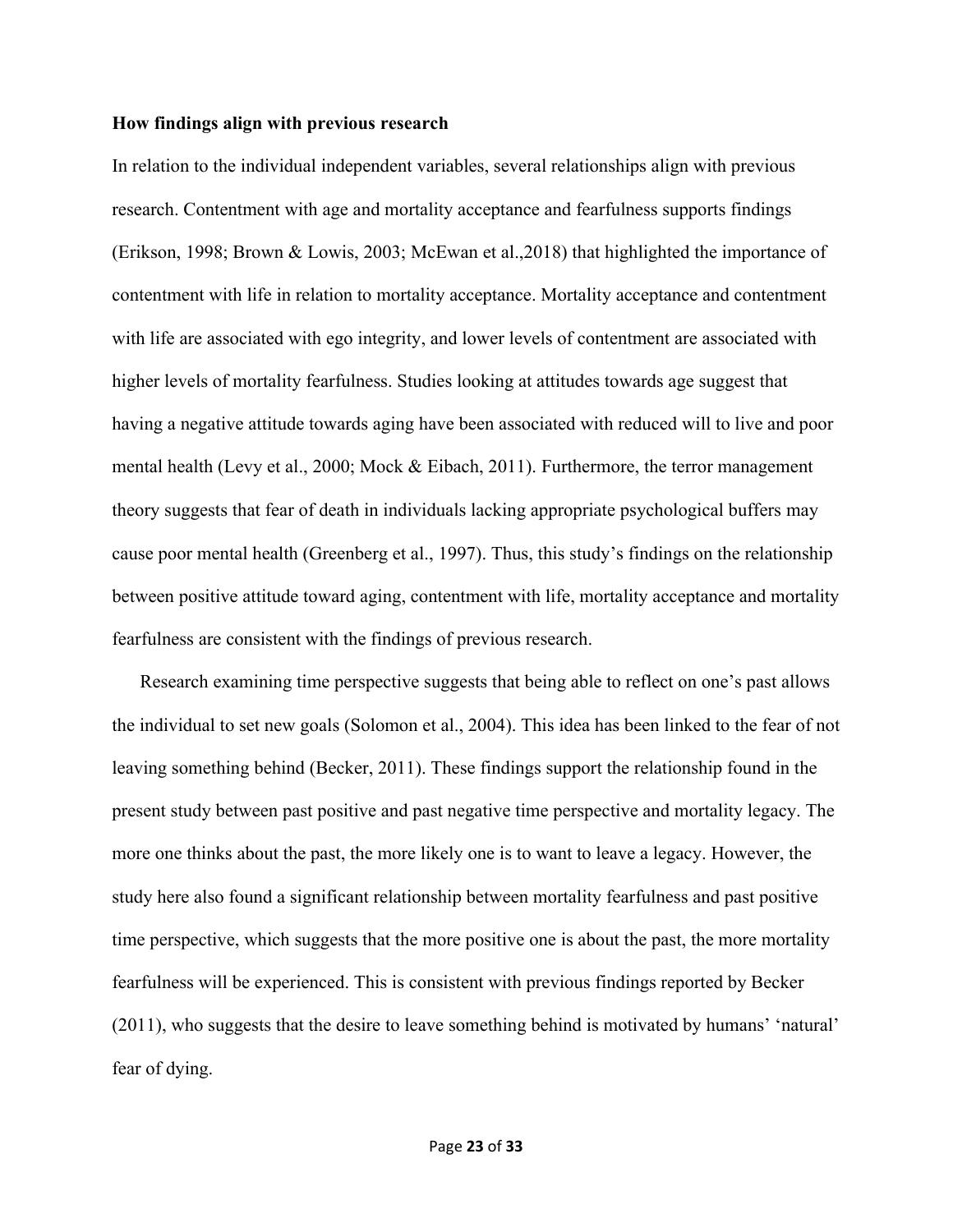The study found that the more antipathy or neglect one has experienced during childhood, the more likely one is to experience a sense of mortality disempowerment through mortality awareness. Childhood adversity has been linked to lack of appropriate psychological buffers in later life, which can lead to anxiety (Bowlby, 1978; Felitti et al., 1998). Our consciousness internalises the realisation from an early age that we are all going to die (Solomon et al., 2004), with individuals lacking appropriate psychological buffers being more prone to experiencing poor mental health (Greenberg et al., 1997). These findings suggest that feelings of disempowerment might be linked to low self-esteem. However, more recent research looking at childhood adversity has found such to predict rebelliousness in adolescence (McDermott & Barik, 2014) and that feelings of disempowerment might lead an individual to rebel against these feelings (McDermott, 2001). Yet, reactive rebelliousness was not found to be associated with mortality awareness. Nor did proactive rebelliousness individually account for significant amounts of variance in mortality disengagement or disempowerment, which implies that other variables account for such variance.

Expressing a positive attitude towards health and preventative health actions were found to predict significant levels of variance in mortality awareness. Furthermore, positive cognitiveaffective health behaviours have been associated with decreased feelings of mortality fearfulness and disempowerment, and increased mortality acceptance and disengagement. These findings are in line with previous research which suggest that obtaining appropriate psychological buffers such as a positive orientation to health, protects against negative death awareness and poor mental health (Pyszczynski et al., 2006). Studies on socioeconomic differences suggest that national and cultural differences might play an important role in perceived health (Steptoe & Wardle, 2001; Wardle & Steptoe, 2003).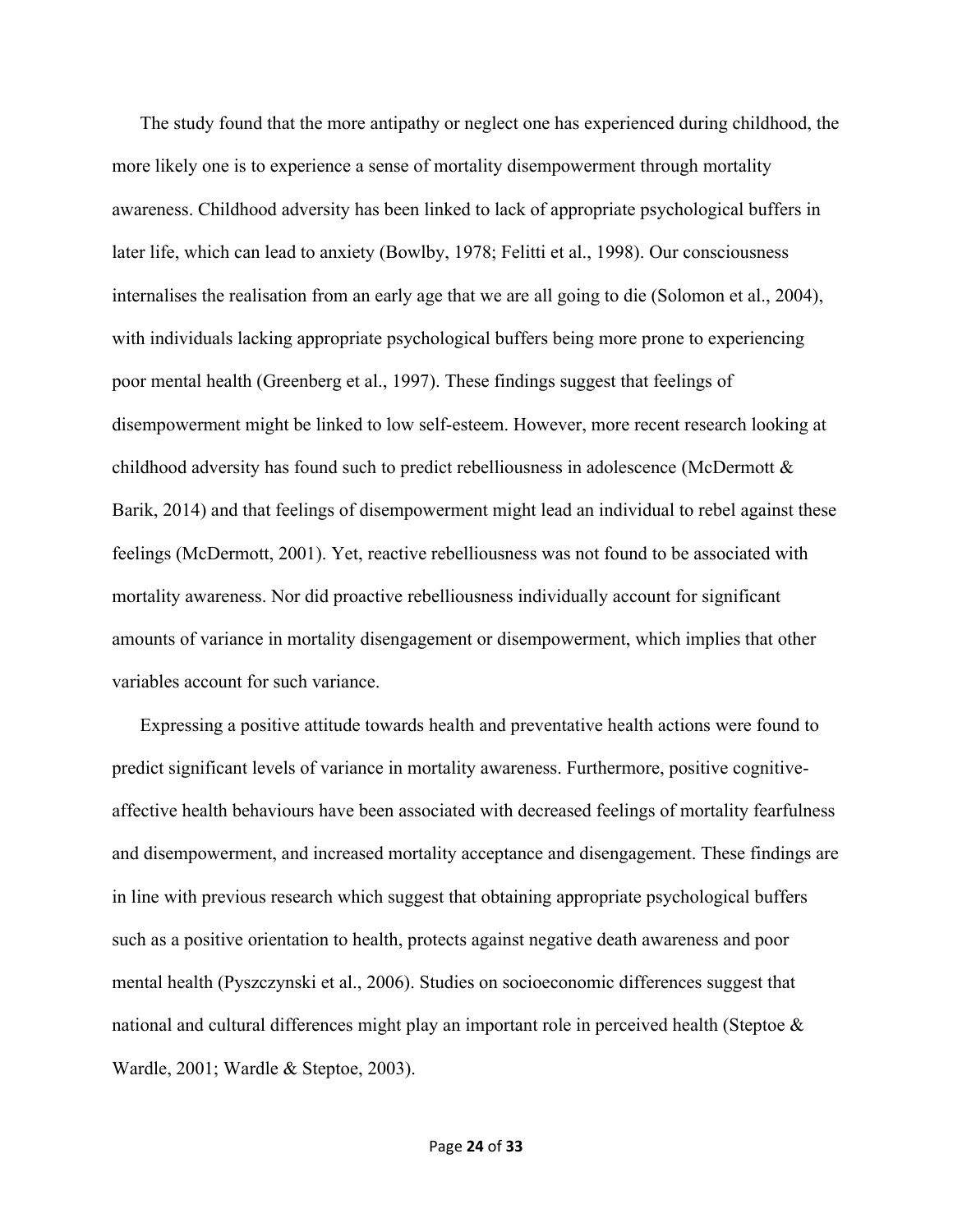Previous studies have expressed the importance of cultural worldviews in relation to mortality awareness (Pyszczynski et al., 2006). The present study found that higher levels of self-perceived marginalisation were associated with mortality disempowerment. Thus, the more one feels insignificant or outside of a group, the more likely one is to experience mortality disempowerment. Marginalisation was also negatively associated with mortality acceptance and disengagement, which suggest that the more one feels marginalised, the less likely one is to be acceptant of mortality or to feel mortality disengagement. These findings support previous research which suggests that individuals who perceive themselves as living outside of the social norms and cultural standards might experience poor self-esteem (Maxfield et al., 2014).

Overall, these findings support the importance mortality awareness plays in individuals lives as suggested by previous studies (Becker, 2011; McEwan et al., 2018; Pyszczynski et al., 2003; Yalom, 1998), and that life contentment is an important factor on several different levels, as a concomitant of attitudes towards health, stage of life, and social experiences. Furthermore, they support the multidimensional nature of MA (Levasseur, McDermott & Lafreniere, 2015), and that engagement with MA may not only or always be associated with fear. However, most prominent of all the findings is the importance of time perspective, lifetime contentment, and paternal relationships and their implications for attitudes toward mortality awareness.

 A limitation of the present study was its length. Over four-hundred potential participants started the survey, but only 170 gave complete answers. Even though the present study accounted for significant levels of variance in mortality awareness, there is still a lot of variance unaccounted for thus, other predictor variables not included in this study should be identified. Furthermore, it did not measure social desirability which may have affected responding. In the future, the focus of studies should explore the relationship between the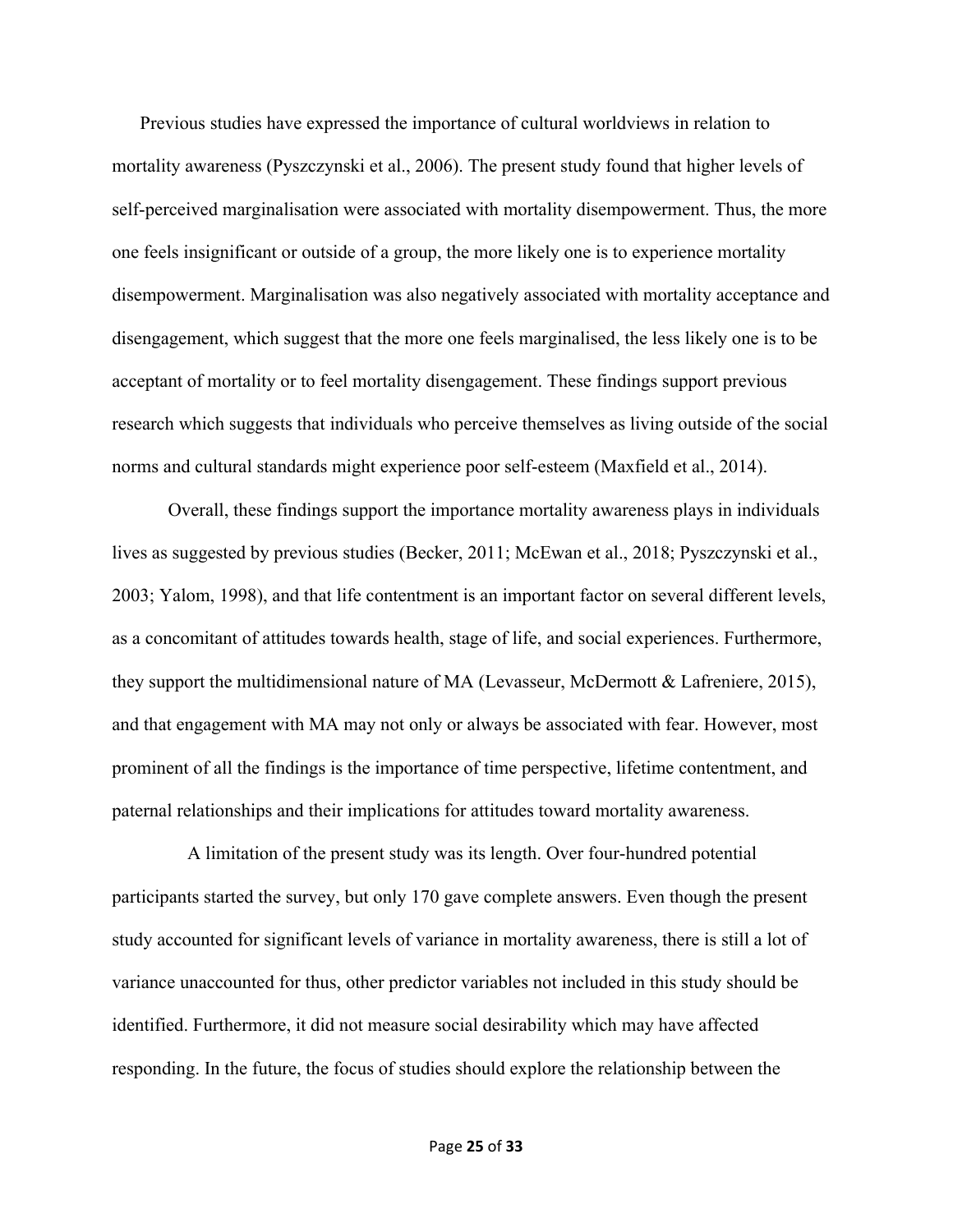independent and dependent variables in a larger sample to detect difficult to observe relationships. Future studies may also focus on how types of mortality awareness change with time and in relation to life events, a longitudinal study being needed.

The results suggest that three predictor variables should be explored further, given possible implications for understanding overall life satisfaction: firstly, the impact and influence of time perspective on mortality awareness; secondly, contentment with age, given it was found to predict three forms of mortality awareness, and to have a greater impact on individuals selfperceived attitude towards mortality awareness than chronological age; and thirdly, paternal influence, in contrast to maternal, given it was found to predict two forms of mortality awareness (disempowerment and disengagement). Through developing a better understanding here of how specific factors influence individuals' perceptions of their mortality, these findings can inform end of life support and how to promote improved mental health in later years.

#### **Conclusion**

Mortality awareness has unique and surprisingly powerful relationships with people's motivations and behaviours, with attitudes towards health, stage of life and social experiences. The present study further supports the idea that there are adaptive ways of orienting toward mortality awareness, and that engagement with mortality awareness might not always be associated with fear resulting in anxiety, but rather a positive engagement is possible. The study highlights the importance of time perspective, contentment with life and paternal neglect and antipathy, in relation to mortality awareness. Future research should further explore the relationship between mortality awareness and different aspects of psychological life to better delineate public understanding of this universal existential issue.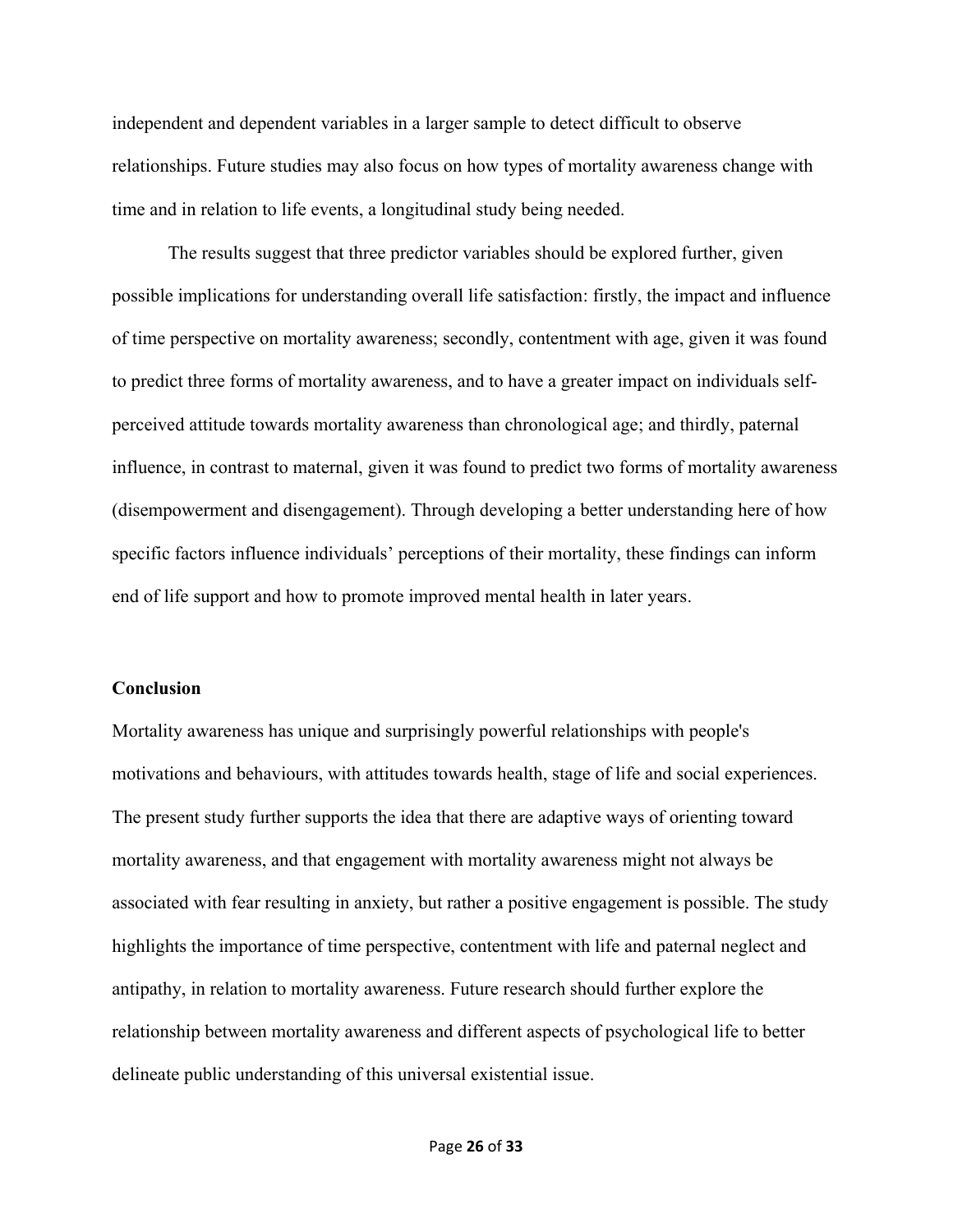## **References**

Ariés, P. (1976). *Western Attitudes Toward Death: From the Middle Ages to the Present*. London: Marion Boyars Publishers.

Becker, E. (2011). *The Denial of Death* (1<sup>st</sup> ed.). London: Souvenir Press.

- van Beek, W., Berghuis, H., Kerkhof, A., & Beekman, A. (2010). Time Perspective, personality and psychopathology: Zimbardo's time perspective inventory in psychiatry. *Time and Society, 20*(3), 364-374.
- Bellavia, A., Bottai, M., Wolk, A., & Orsini, N. (2013). Physical activity and mortality in a prospective cohort of middle-aged and elderly men – a time perspective. *International Journal of Behavioural Nutrition and Physical Activity, 10*, 94.
- Bifulco, A., Bernazzani, O., Moran, P. M., & Jacobs, C. (2005). The childhood experience of care and abuse questionnaire (CECA. Q): validation in a community series. *British Journal of Clinical Psychology*, *44*(4), 563-581.
- Boniwell, I., Osin, E., Linley, P. A., & Ivanchenko, G. V. (2010). A question of balance: Time perspective and well-being in British and Russian samples. *The Journal of Positive Psychology, 5*(1), 24-40.

Bowlby, J. (1978). Attachment theory and its therapeutic implications. *Adolescent psychiatry*.

Brown, C., & Lowis, M. J. (2003). Psychosocial development in the elderly: An investigation into Erikson's ninth stage. *Journal of Aging Studies, 17*(4), 415-426.

Buchanan, G.M. (1995). Explanatory style and coronary heart disease. In G. M. Buchanan & M.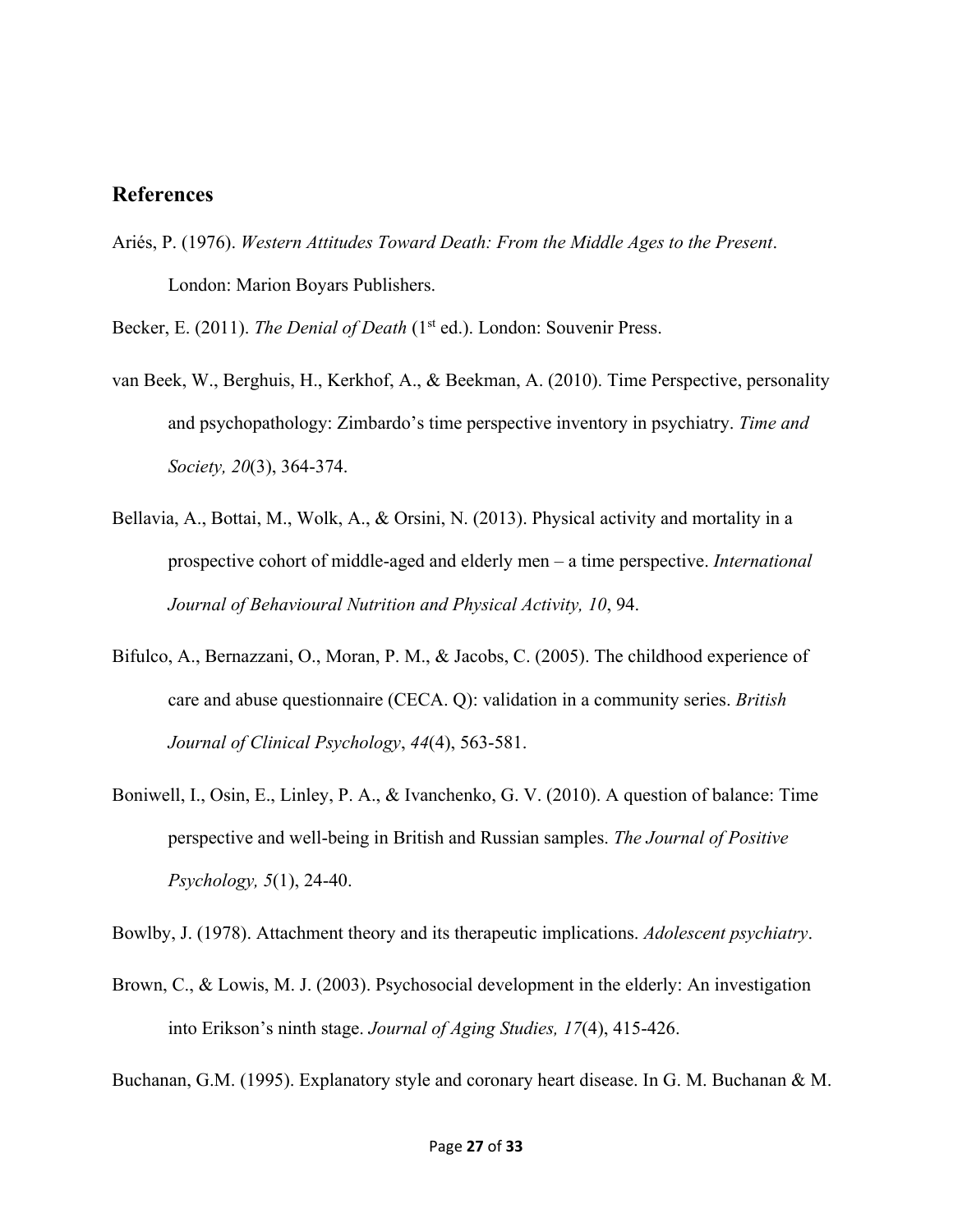E.P. Seligman (Eds.), Explanatory style (pp. 225–232). Hillsdale, NJ: Erlbaum.

- Carstensen, L. L. (2006). The Influence of a Sense of Time on Human Development. *Science, 312*(5782), 1913-1915.
- Cattell, R. B. (1966). The Scree Test for the Number of Factors. *Multivariate Behavioural Research, 1*(2), 245-276.
- Costigan, S., Eather, N., Plotnikoff, R., Hillman, C., & Lubans, D. (2017). High intensity interval training on cognitive and mental health in adolescents. *Journal of Science and Medicine in Sport, 20*(1), 108-109.
- D'Alessio, M., Guarino, A., De Pascalis, V., & Zimbardo, P. G. (2003). Testing Zimbardo's Stanford Time Perspective Inventory (STPI) – Short Form. *Time & Society, 12*(2-3), 333- 347.
- Dotson, D., & McShan, K. (2017). The effects of endurance training on athletes' oral health. *Dentistry.com.* Retrieved 20 April 2017, from [http://www.dentistryiq.com/articles/2017/03/the-effects-of-endurance-training-on](http://www.dentistryiq.com/articles/2017/03/the-effects-of-endurance-training-on-athletes-oral-health.html)[athletes-oral-health.html](http://www.dentistryiq.com/articles/2017/03/the-effects-of-endurance-training-on-athletes-oral-health.html)
- Erikson, E., & Erikson, J. (1998). *The Life Cycle Completed* (1st ed.). New York: W.W. Norton & Company.
- Felitti, V. J., Anda, R. F., Nordenberg, D., Williamson, D. F., Spitz, A. M., Edwards, V., Koss, M. P., & Marks, J. S. (1998). Relationship of childhood abuse and household dysfunction to many of the leading causes of death in adults: The Adverse Childhood Experiences (ACE) Study. *American journal of preventive medicine*, *14*(4), 245-258.

Fingerman, K. L., & Perlmutter, M. (1995). Future Time Perspective and Life Events across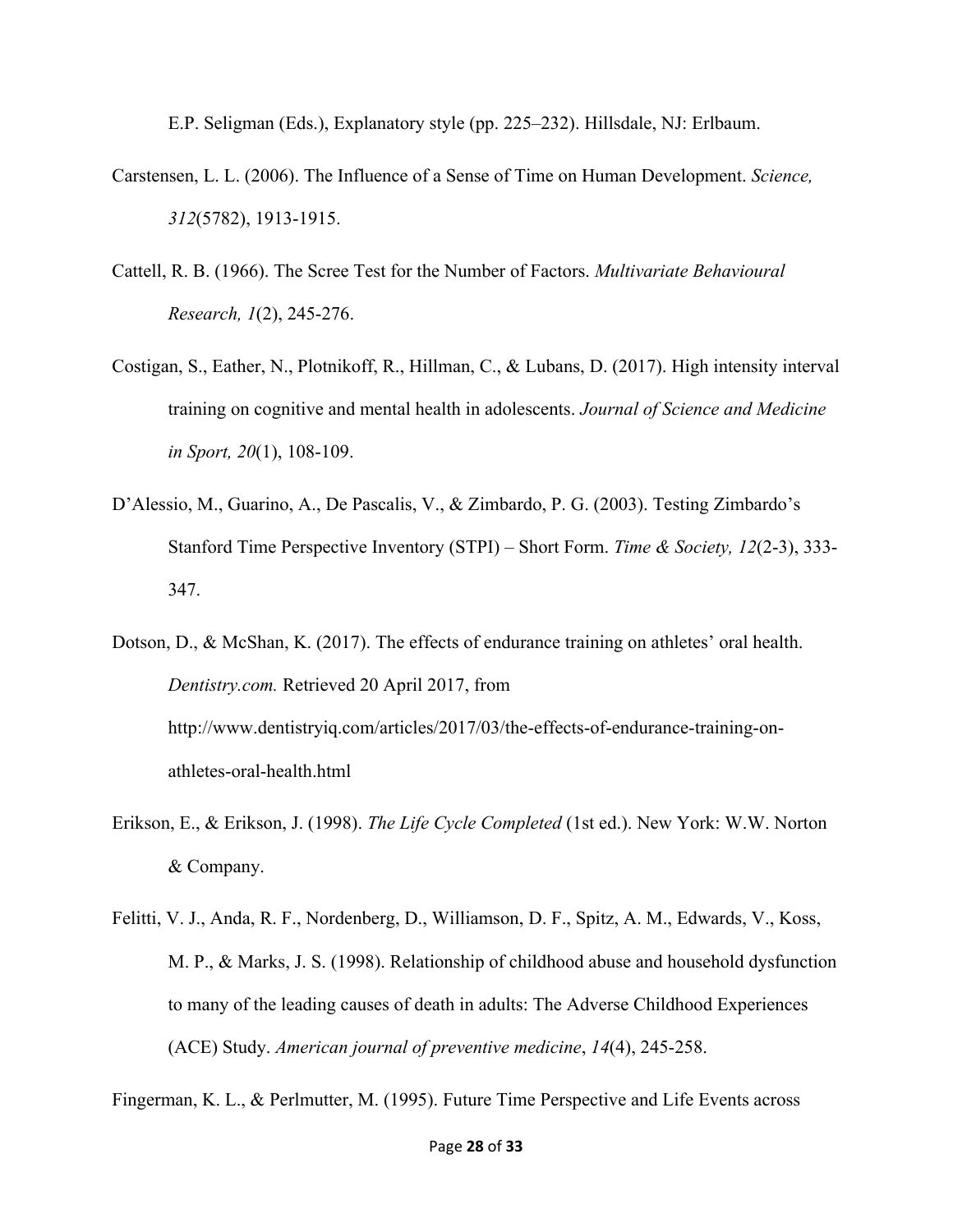Adulthood. *The Journal of General Psychology, 122*(1), 95-111.

- Goldenberg, J. M., & Arndt, J. (2008). The implications of death for health: A terror management health model for behavioural health promotion. *Psychological Review, 115*(4), 1032-1053.
- Greenberg, J., Solomon, S., & Pyszczynski, T. (1997). Terror management theory of self-esteem and cultural worldviews: Empirical assessments and conceptual refinements. *Advances in experimental social psychology*, *29*, 61-139.
- Huxley, C., & Grogan, S. (2005). Tattooing, Piercing, Healthy Behaviours and Health Value. *Journal of Health Psychology, 10*(6), 831-841.
- Juhl, J., & Routledge, C. (2016) Putting the Terror in Terror Management Theory Evidence that the awareness of death does cause anxiety and undermine psychological well-being. *Current Directions in Psychological Science, 25*(2), 99-103.
- Jupp, P. C., & Howarth, G. (1997). *The Changing Face of Death: Historical Accounts of Death and Disposal* (1<sup>st</sup> ed.). London: Palgrave Macmillian
- Jylhä, M. (2009). What is self-rated health and why does it predict mortality? Towards a unified conceptual model. *Social Science & Medicine, 69*(3), 307-316.
- Kaes, M., Parzer, P. Mattern, M., Resch, F., Bifulco, A., & Brunner, R. (2011). Childhood Experiences of Care and Abuse (CECA). *Zeitschrift für Kinder - und Jugendpsychiatrie und Psychotherapie, 39,* 243-252.<https://doi.org/10.1024/1422-4917/a000115>
- Klabbers, G., Bosma, H., van den Akker, M., van Boxtel, M. P. J., Kempen, G. I. J. M., McDermott, M. R., & van Eijk, J. Th. M. (2009). Measuring Rebelliousness and Predicting Health Behaviour Outcomes: An Investigation of the Construct Validity of the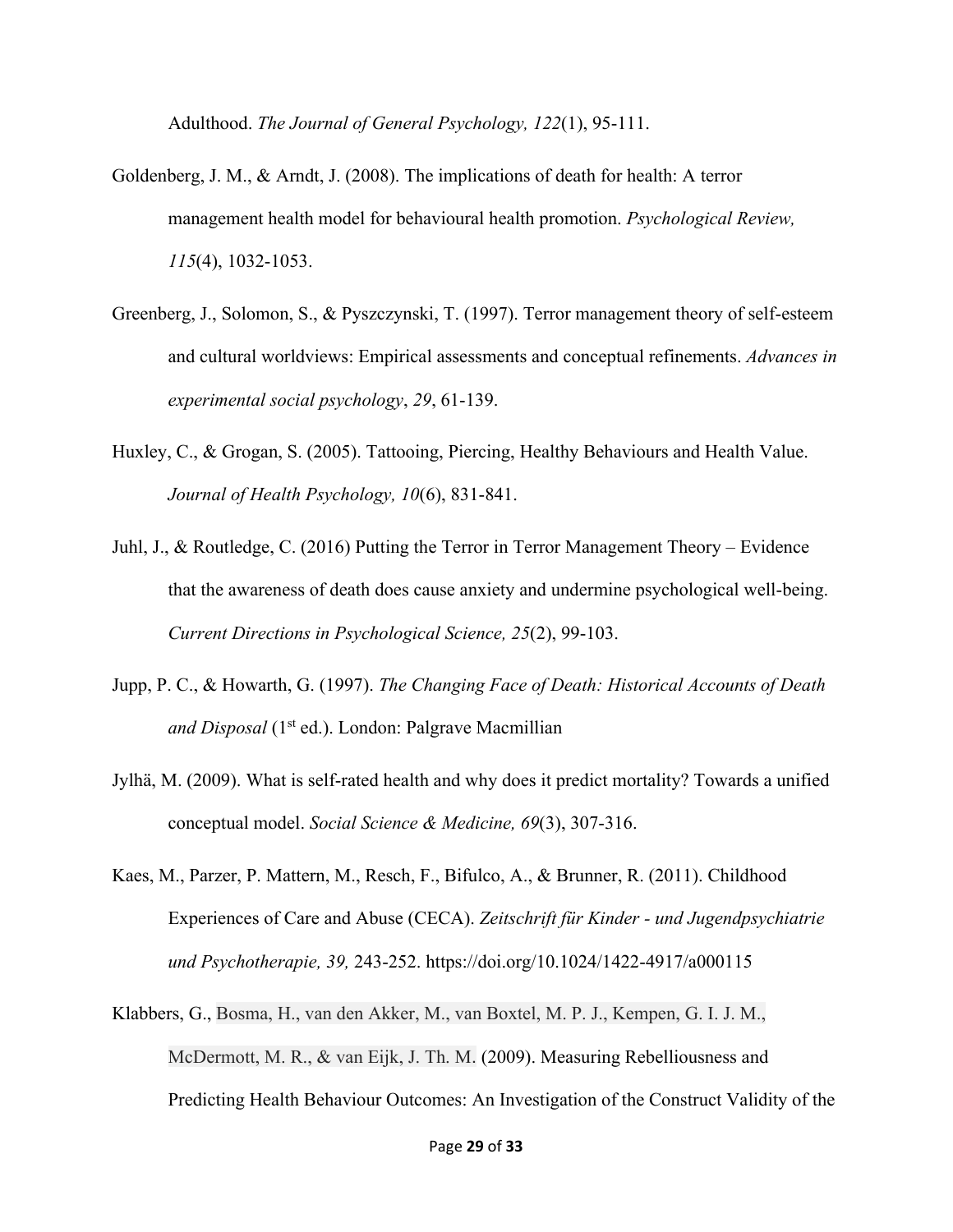Social Reactivity Scale. *Journal of Health Psychology, 14*(6), 771-779.

- Levasseur, O. & McDermott, M.R. (2013). *The Multidimensional Mortality Awareness Measure*, In: Levasseur, O., McDermott, M. R., & Lafreniere, K. (2015). The Multidimensional Mortality Awareness Measure and Model Development and Validation of a New Self-Report Questionnaire and Psychological Framework. *OMEGA-Journal of Death and Dying*, *70*(3), 317-341.
- Levasseur, O., McDermott, M. R., & Lafreniere, K. (2015). The Multidimensional Mortality Awareness Measure and Model Development and Validation of a New Self-Report Questionnaire and Psychological Framework. *OMEGA-Journal of Death and Dying*, *70*(3), 317-341.
- Levy, B., Ashman, O., & Dror, I. (2000). To be or not to be: The effects of aging stereotypes on the will to live. *OMEGA-Journal of Death and Dying*, *40*(3), 409-420.
- Lindsay, M. (2016). [Review of the book *Pathways through Care at the End of Life*, by Hayes, E. L.]. *European Journal for Person Centered Healthcare, 4*(1), 250-254.
- Maxfield, M., John, S., & Pyszczynski, T. (2014). A Terror Management Perspective on the Role of Death-Related Anxiety in Psychological Dysfunction. *The Humanistic Psychologist, 42*, 35-53.
- McDermott, M.R. (1986). Rebelliousness in Adolescence and Young Adulthood: A Two-Dimensional Model. *Paper presented at the Annual London Conference of the British Psychological Society (December 1986).*
- McDermott, M.R. (2001). Chapter 9: Rebelliousness. In M. J. Apter, *Motivational styles in everyday Life: A guide to Reversal Theory* (pp. 167-185)*.* Washington, DC: American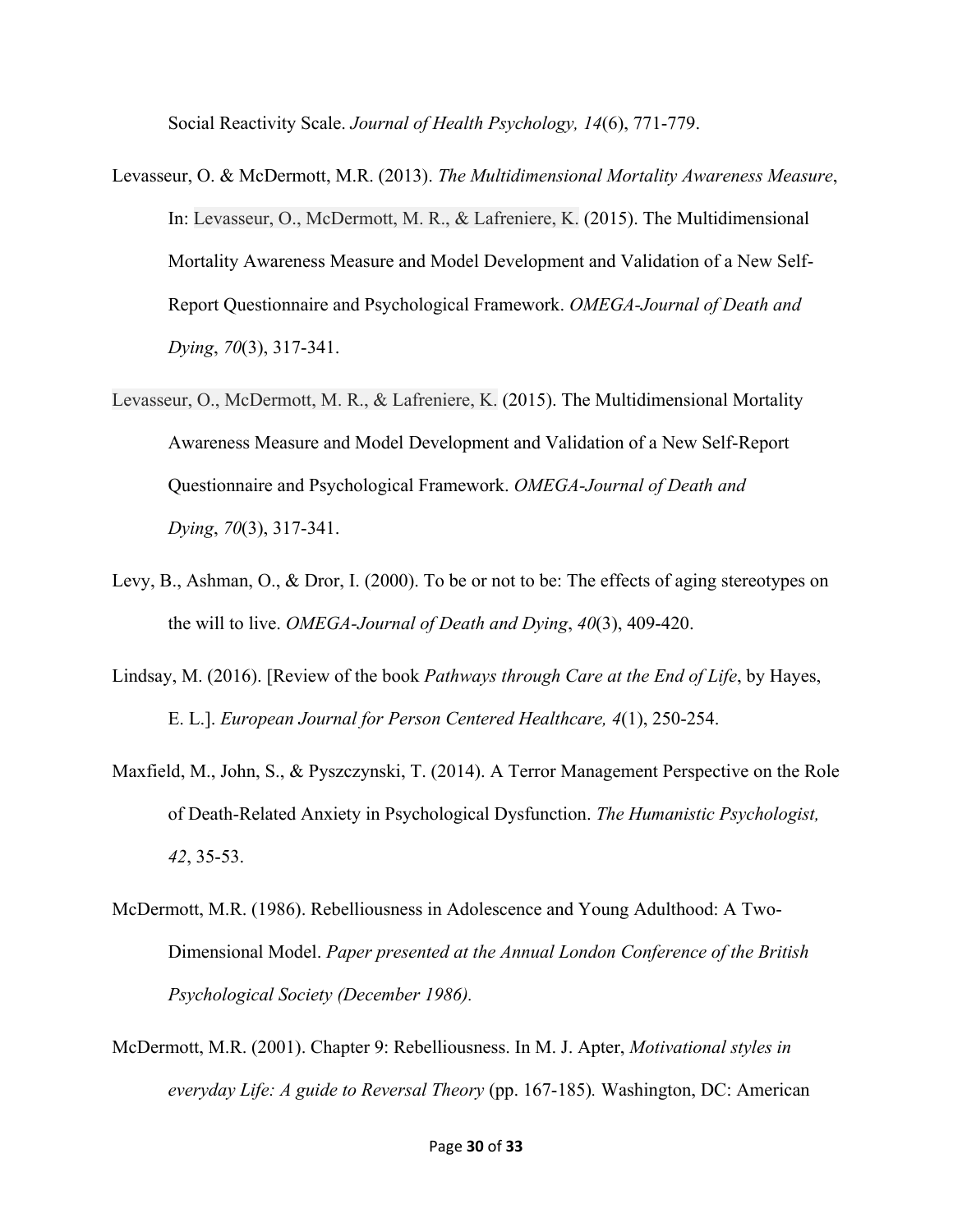Psychological Association.

- McDermott, M.R. (2015). Self-perceived Marginalization Questionnaire. Published in: Stone, A., McDermott, M.R., Abdi, A., Cornwell, B., Matyas, Z., Reed, R. & Watt, R. (2018). Development and validation of the multi-dimensional questionnaire of scientifically unsubstantiated beliefs. *Personality & Individual Differences, 128,* 146-156.
- McDermott, M.R. & Apter, M.J. (1987). The Social Reactivity Scale. In: McDermott, M.R. (1987), *Rebelliousness in adolescence and young adulthood,* PhD thesis, University College Cardiff, Wales.
- McEwan, O., McDermott, M.R. & Hefferon, K. (2018). Modelling Everyday Understandings of Mortality: A Qualitative Enquiry. *Journal of Humanistic Psychology,* 1-26.
- Mercken, E. M., Carboneau, B. A., Krzysik-Walker, S. M., & de Cabo, R. (2012). Of mice and men: the benefits of caloric restriction, exercise, and mimetics. *Ageing research reviews*, *11*(3), 390-398.
- Mock, S. E., & Eibach, R., P. (2011) Aging Attitudes Moderate the Effect of Subjective Age on Psychological Well-Being: Evidence from a 10-Year Longitudinal Study. *Psychology and Aging 26*(4), 979-986.
- Prohaska, T. R., Leventhal, E. A., Leventhal, H., & Keller, M. L. (1985) Health practices and illness cognition in young, middle aged, and elderly adults. *Journal of Gerontology*, *40*(5), 569-578.
- Pyszczynski, T., Greenberg, J., Solomon, S., & Maxfield, M. (2006) On the Unique Psychological Import of the Human Awareness of Mortality: Theme and Variations. *Psychological Inquiry, 17*(4), 328-356.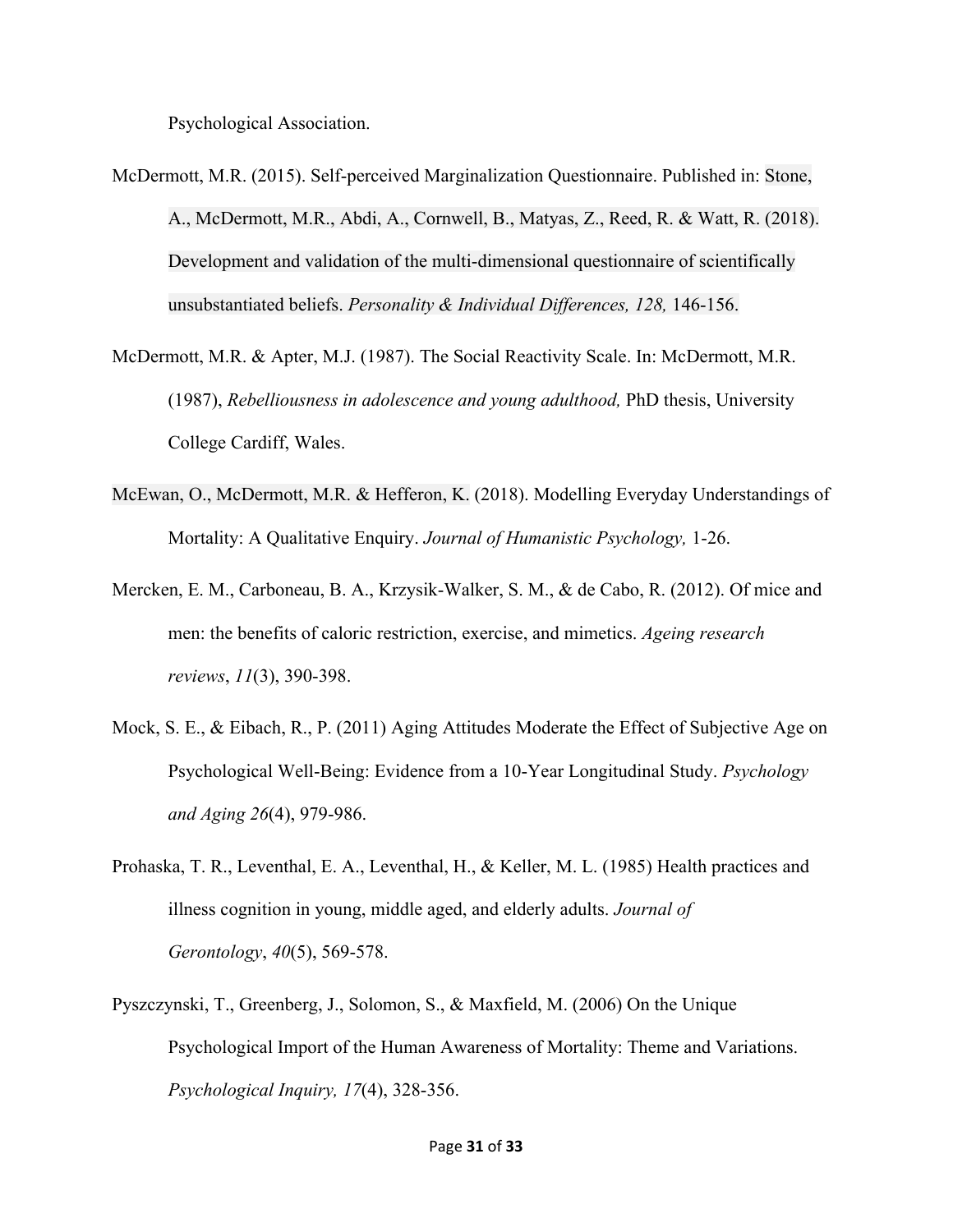- Pyszczynski, T., Solomon, S., & Greenberg, J. (2003). *In the Wake of 9/11: The psychology of terror.* American Psychological Association.
- Sircova, A., van de Vijver, F. J. R., Osin, E., Milfont, T. L., Fieulaine, N., Kislail-Erginbilgic, A., Zimbardo, P. G., & 54 members of the International Time Perspective Research Project. (2014). A Global Look at Time: A 24-Country Study of the Equivalence of the Zimbardo Time Perspective Inventory. *SAGE Open, 4*(1). DOI: 10.1177/2158244013515686
- Solomon, S., Greenberg, J., & Pyszczynski, T. (2000). Pride and Prejudice Fear of death and social behaviour. *Current Directions in Psychological Science, 9*(6), 200-204.
- Solomon, S., Greenberg, J., Schimel, J., Arndt, J. & Pyszczynski, T. (2004). Chapter 2. Human Awareness of Mortality of the Evolution of Culture. In: M. Schaller and C. Crandall, *The Psychological Foundations of Culture,* (1<sup>st</sup> ed., pp. 15-37) London: Lawrence Erlbaum Associate, Inc.
- Steptoe, A., & Wardle, J. (2001). Health behaviour, risk awareness and emotional well-being in students from Eastern Europe and Western Europe. *Social Science & Medicine, 53*(12), 1621-1630.
- Stone, A., McDermott, M.R., Abdi, A., Cornwell, B., Matyas, Z., Reed, R. & Watt, R. (2018). Development and validation of the multi-dimensional questionnaire of scientifically unsubstantiated beliefs. *Personality and Individual Difference, 128*, 146-156.
- Tassell-Matamua, N. A., & Lindsay, N. (2016). «I'm not afraid to die»: the loss of the fear of death after a near-death experience. *Mortality, 21*(1), 71-87.

Tedeschi, R. G., & Calhoun, L. G. (1996). The Posttraumatic Growth Inventory: Measuring the